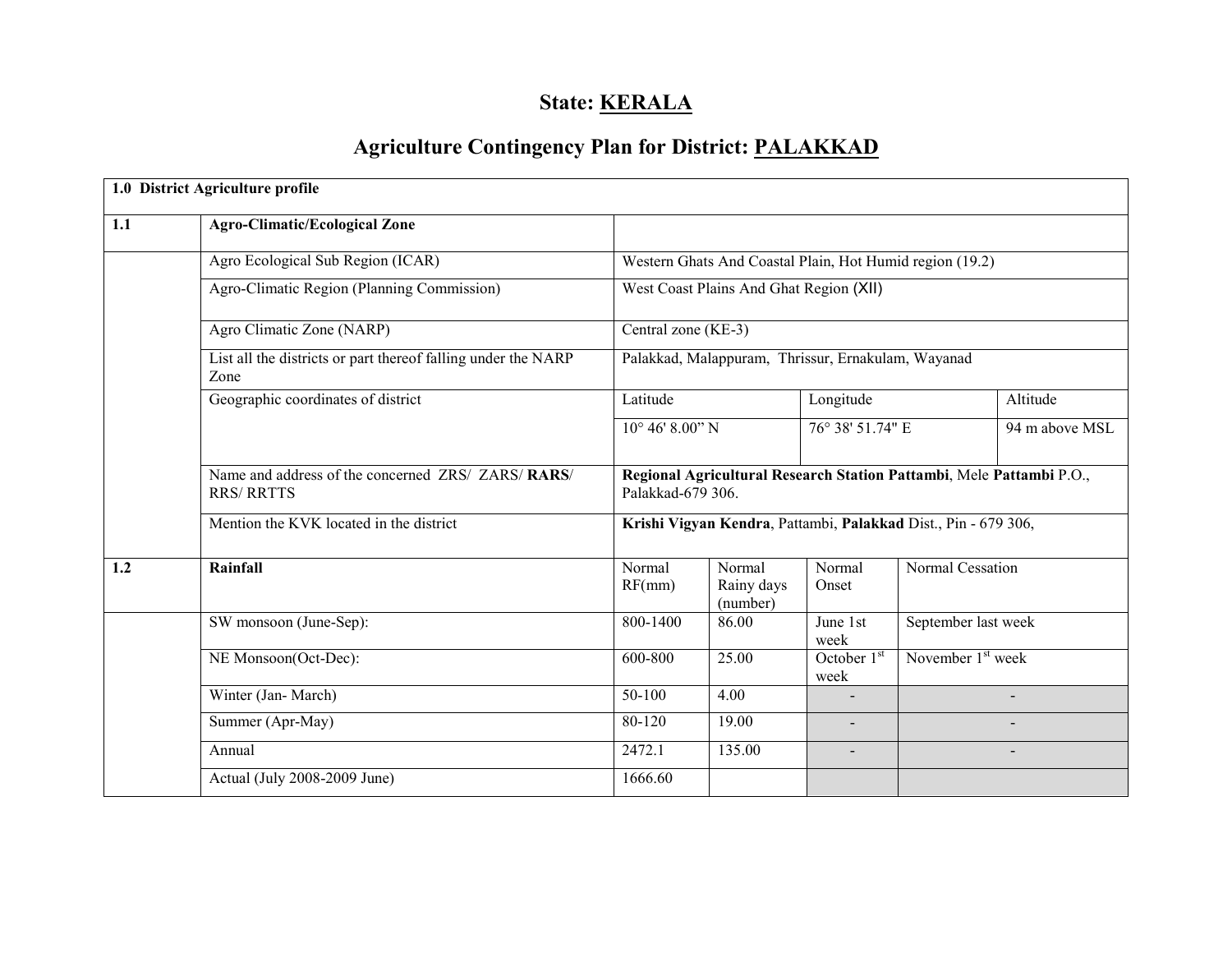| 1.3               | Land use<br>pattern of the<br>district (latest<br>statistics) | Geograph<br>ical<br>area | Fore<br>st<br>area | Land under<br>non-<br>agricultural<br>use | Perman<br>ent<br>pasture | Cultivable<br>wasteland | Land under<br>Misc. tree<br>crops and<br>groves | Barren and<br>uncultivable<br>land | Current<br>fallows | Other<br>fallows |
|-------------------|---------------------------------------------------------------|--------------------------|--------------------|-------------------------------------------|--------------------------|-------------------------|-------------------------------------------------|------------------------------------|--------------------|------------------|
| Area<br>(Lakh ha) |                                                               | 4.47                     | .36                | 0.45                                      |                          | 0.29                    | 0.017                                           | 0.032                              | 0.10               | 0.09             |

Source, IMD, RARS, Pattambi, Farm Guide 2011

| 1.4 | Major Soils (common names like shallow | Area $('000 ha)$ | Percent (%) of total |
|-----|----------------------------------------|------------------|----------------------|
|     | red soils etc.,)                       |                  |                      |
|     | Red soils                              | 270.2            | 65.8                 |
|     | Loamy soils                            | 154.1            | 30.7                 |
|     | Clayey soil                            | 9.5              | 2.92                 |
|     | Loamy sand                             | 0.5              | 0.58                 |
| 1.5 | <b>Agricultural land use</b>           | Area $('000 ha)$ | Cropping intensity % |
|     | Net sown area                          | 197.2            | 159%                 |
|     | Area sown more than once               | 117.4            |                      |
|     | Gross cropped area                     | 314.6            |                      |

Source : SREP, Palakkad, Farm Guide 2011

| 1.6 | Irrigation                                           | Area ('000 ha) |                |                                    |  |  |  |  |  |
|-----|------------------------------------------------------|----------------|----------------|------------------------------------|--|--|--|--|--|
|     | Net irrigated area                                   | 93.0           |                |                                    |  |  |  |  |  |
|     | Gross irrigated area                                 | 108.5          |                |                                    |  |  |  |  |  |
|     | Rainfed area<br>(Net sown area – Net irrigated area) | 104.1          |                |                                    |  |  |  |  |  |
|     | <b>Sources of Irrigation</b>                         | Number         | Area ('000 ha) | Percentage of total irrigated area |  |  |  |  |  |
|     | Canals                                               |                | 48.4           | 45.0                               |  |  |  |  |  |
|     | Tanks                                                |                | 5.3            | 8.4                                |  |  |  |  |  |
|     | Open wells                                           | 137            | 18.6           | 17.3                               |  |  |  |  |  |
|     | Bore wells                                           | 43             | 6.6            | 6.1                                |  |  |  |  |  |
|     | Lift irrigation                                      | 170            | $\blacksquare$ | $\blacksquare$                     |  |  |  |  |  |
|     | Minor-irrigation                                     |                | 0.7            | 0.7                                |  |  |  |  |  |
|     | Other sources                                        | 1294           | 13.2           | 12.3                               |  |  |  |  |  |
|     | Total Irrigated Area                                 |                | 93.0           |                                    |  |  |  |  |  |
|     | Pump sets                                            | 20900          |                |                                    |  |  |  |  |  |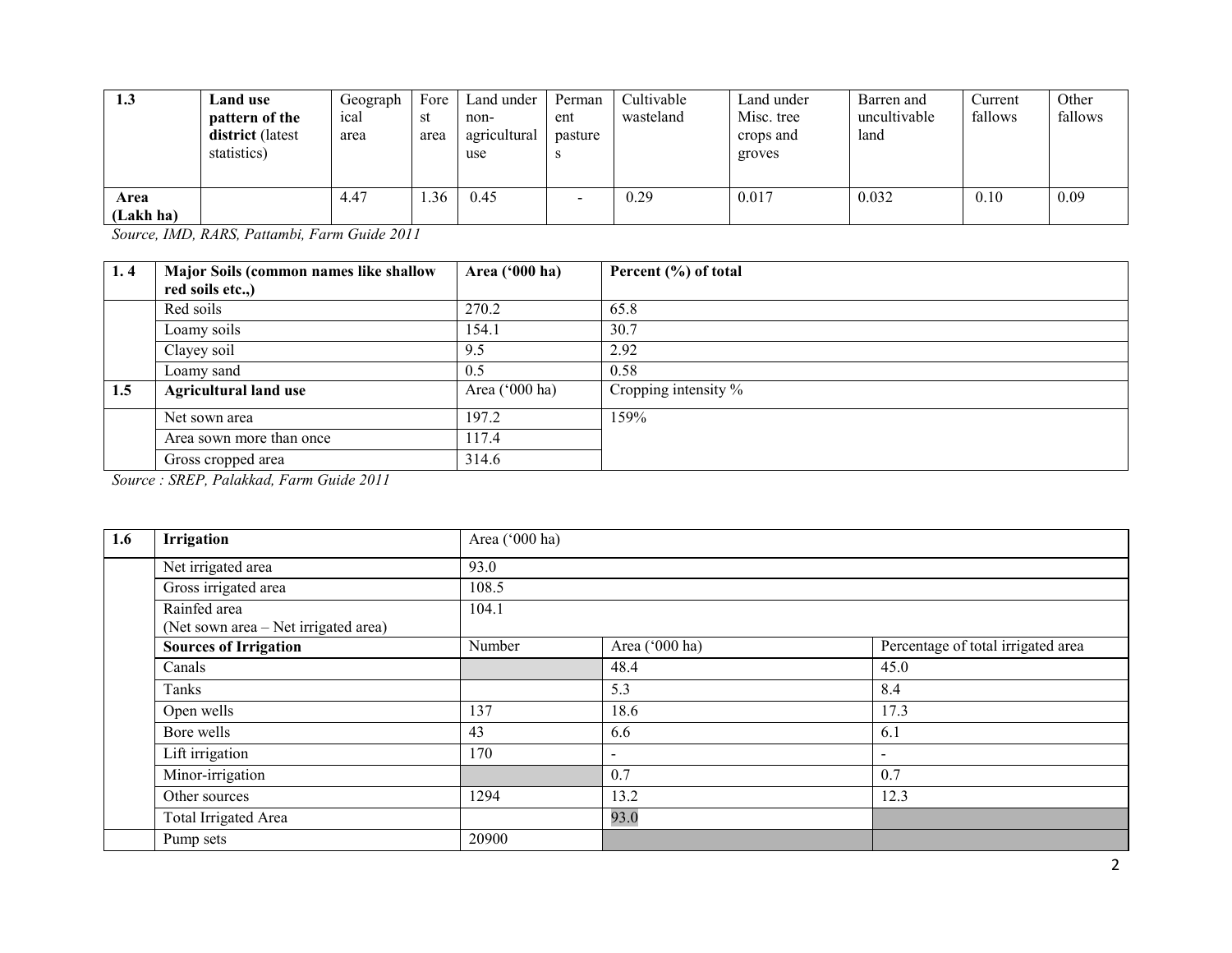| No. of Tractors                                                                                                   |                           |             |  |
|-------------------------------------------------------------------------------------------------------------------|---------------------------|-------------|--|
| Groundwater availability and use* (Data<br>source: State/Central Ground water<br><b>Department</b> <i>(Board)</i> | No. of blocks/<br>Tehsils | $(\%)$ area |  |
| Over exploited                                                                                                    |                           |             |  |
| Critical                                                                                                          |                           |             |  |
| Semi-critical                                                                                                     |                           |             |  |
| Safe                                                                                                              | 44-Safe                   |             |  |
| Wastewater availability and use                                                                                   |                           |             |  |
| Ground water quality                                                                                              |                           |             |  |
| *over-exploited: groundwater utilization > 100%; critical: $90-100\%$ ; semi-critical: $70-90\%$ ; safe: <70%     |                           |             |  |

Source: Irrigation Department, Palakkad

## 1.7 Area under major field crops & horticulture etc. (2008-09)

| 1.7 | <b>Major Field Crops cultivated</b> | Area ('000 ha)   |               |                  |         |                  |               |              |  |  |
|-----|-------------------------------------|------------------|---------------|------------------|---------|------------------|---------------|--------------|--|--|
|     |                                     |                  | <b>Kharif</b> |                  | Rabi    |                  | <b>Summer</b> | <b>Total</b> |  |  |
|     |                                     | <b>Irrigated</b> | Rainfed       | <b>Irrigated</b> | Rainfed | <b>Irrigated</b> | Rainfed       |              |  |  |
|     | <b>Rice</b>                         | 9.3              | 36.2          | 38.8             | 3.5     | 8.1              | 0.002         | 96.1         |  |  |
|     | <b>Total</b>                        |                  | 45.6          |                  | 42.3    |                  | 8.1           | 96.1         |  |  |
|     | Jowar                               |                  |               |                  |         |                  |               | 2.2          |  |  |
|     | Ragi                                |                  |               |                  |         |                  |               | 0.5          |  |  |
|     | Other cereals                       |                  |               |                  |         |                  |               | 0.3          |  |  |
|     | Total area under cereals/millets    |                  |               |                  |         |                  |               | 99.4         |  |  |
|     | <b>Pulses</b>                       | 0.1              |               | 1.6              |         | 0.8              |               | 1.9          |  |  |

| <b>Horticulture crops - Fruits</b> | Total area('000 ha) |
|------------------------------------|---------------------|
| <b>Banana</b>                      | 11.517              |
| Mango                              | 8.479               |
| Plantain                           | 10.819              |
| Jack                               | 5.860               |
| Papaya                             | 1.412               |
| Pineapple                          | 0.102               |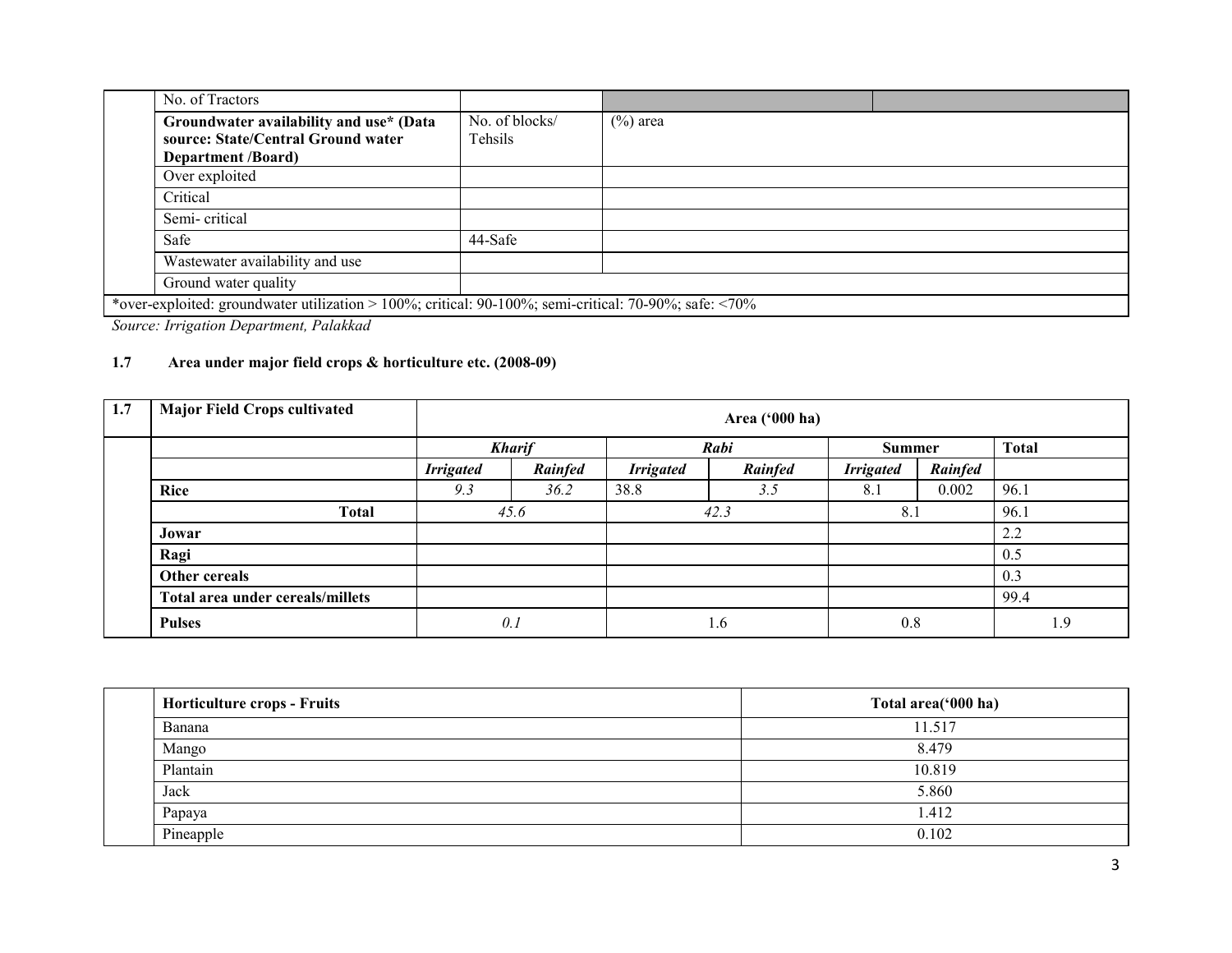| Other fresh fruits                  | 1.184               |
|-------------------------------------|---------------------|
| Horticultural crops - Vegetables    | Total area('000 ha) |
| <b>Drumstick</b>                    | 2.102               |
| <b>Bitter</b> gourd                 | 0.598               |
| Ladies finger                       | 0.427               |
| Green chillies                      | 0.410               |
| Amaranthus                          | 0.159               |
| Snake gourd                         | 0.340               |
| <b>Brinjal</b>                      | 0.231               |
| Ash gourd                           | 0.205               |
| Little gourd                        | 0.092               |
| Pumpkin                             | 0.279               |
| Cucumber                            | 0.147               |
| Other vegetables                    | 2.757               |
| <b>Medicinal and Aromatic crops</b> | Total area('000 ha) |
| Medicinal and Aromatic crops        | 0.598               |
| <b>Sugar crops</b>                  |                     |
| Sugar cane                          | 0.772               |
| Palmyra palm                        | 2.292               |
| Spices & condiments                 |                     |
| Pepper                              | 5.661               |
| Ginger                              | 1.044               |
| Turmeric                            | 0.528               |
| Cardamom                            | 2.754               |
| Arecanut                            | 8.195               |
| Tamarind                            | 4.449               |
| Vanilla                             | 0.203               |
| Clove                               | 0.008               |
| Nutmeg                              | 0.203               |
| Cinnamon                            | 0.019               |
| Other spices $&$ condiments         |                     |
| <b>Plantation crops</b>             | Total area('000 ha) |
| Rubber                              | 34.8                |
| Tea                                 | 0.8                 |
| Coffee                              | 4.6                 |
|                                     |                     |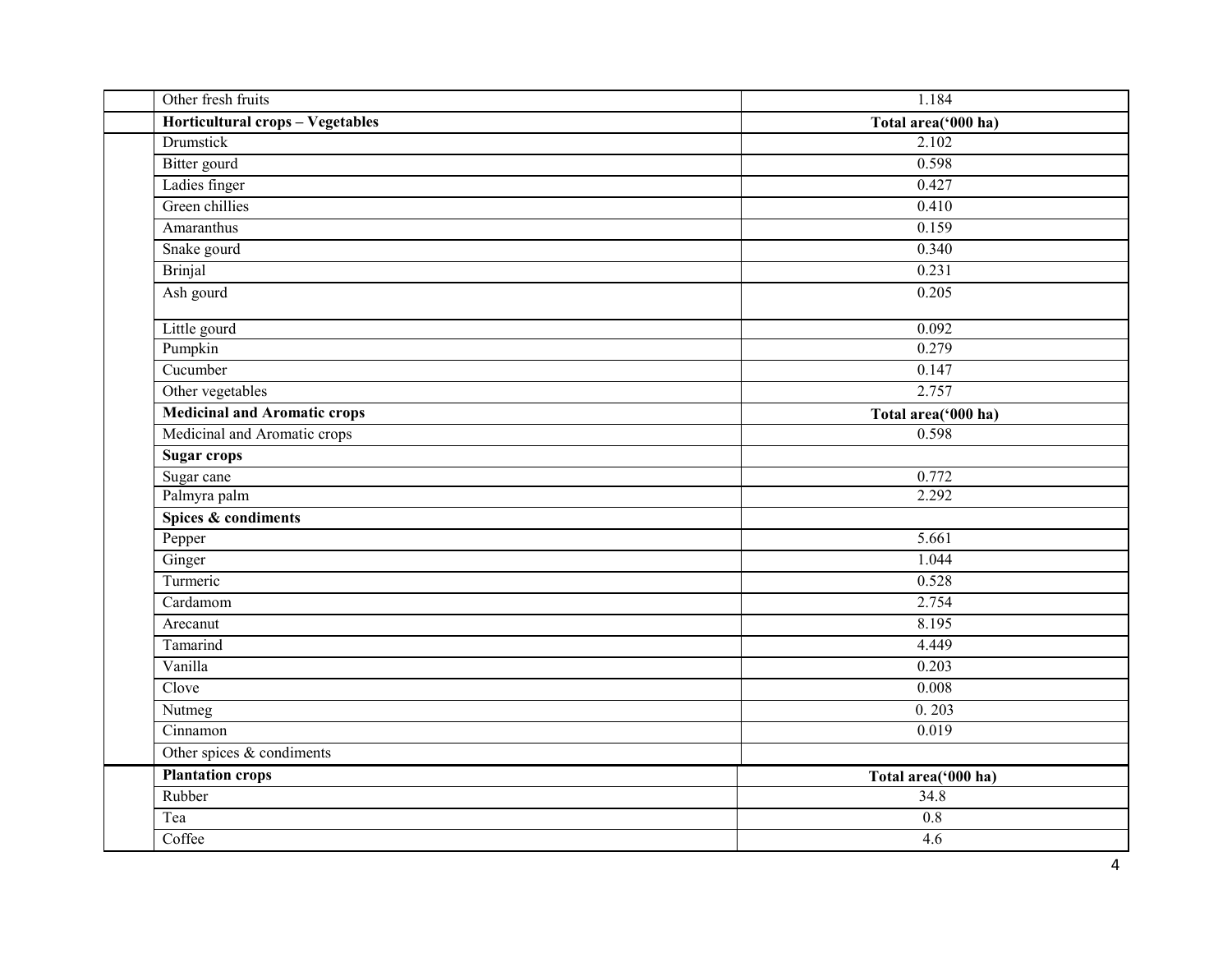| Cocoa                                                    | 0.1                      |
|----------------------------------------------------------|--------------------------|
| Cashew                                                   | 3.7                      |
| <b>Fodder crops</b>                                      | <b>Total area</b>        |
| Fodder grass                                             | 1.1                      |
| Green manure crops                                       | 3.2                      |
| <b>Grazing land</b>                                      | $\overline{\phantom{0}}$ |
| Sericulture etc                                          | $\blacksquare$           |
| <b>Others (Specify)</b>                                  |                          |
| Other trees & crops                                      | 22.8                     |
| <b>Tuber crops</b>                                       |                          |
| Tapioca                                                  | 3.2                      |
| Amorphophallus                                           | 0.5                      |
| Colocasia                                                | 0.6                      |
| Yam                                                      | $0.0\,$                  |
| Sweet potato                                             | 0.0                      |
| Other tuber crops                                        | 0.8                      |
| Oil seeds                                                |                          |
| Groundnut                                                | 1.7                      |
| Coconut                                                  | 59.0                     |
| Sesame                                                   | 0.03                     |
| Others                                                   | 0.6                      |
| Other non food crops (Cotton, betel leaves, lemon grass) | 1.1                      |
|                                                          |                          |

Source: Farm Guide, 2011

| 1.8 | Livestock                                      | <b>Male ('000)</b>       | Female ('000)             | <b>Total ('000)</b> |  |  |
|-----|------------------------------------------------|--------------------------|---------------------------|---------------------|--|--|
|     |                                                |                          |                           |                     |  |  |
|     | Non descriptive Cattle (local low yielding)    | 29.2                     | 116.4                     | 145.7               |  |  |
|     | Crossbred cattle                               | 30.5                     | 187.0                     | 217.6               |  |  |
|     | Non descriptive Buffaloes (local low yielding) | $\overline{\phantom{a}}$ |                           | 35.6                |  |  |
|     | <b>Graded Buffaloes</b>                        | $\overline{\phantom{a}}$ |                           |                     |  |  |
|     | Goat                                           |                          |                           | 162.4               |  |  |
|     | Sheep                                          |                          |                           | 0.4                 |  |  |
|     | Others (Camel, Pig, Yak etc.)                  |                          |                           | 142.3               |  |  |
|     | Commercial dairy farms (Number)                |                          |                           |                     |  |  |
| 1.9 | Poultry                                        | No. of farms             | Total No. of birds ('000) |                     |  |  |
|     | Commercial                                     |                          | 2273.3                    |                     |  |  |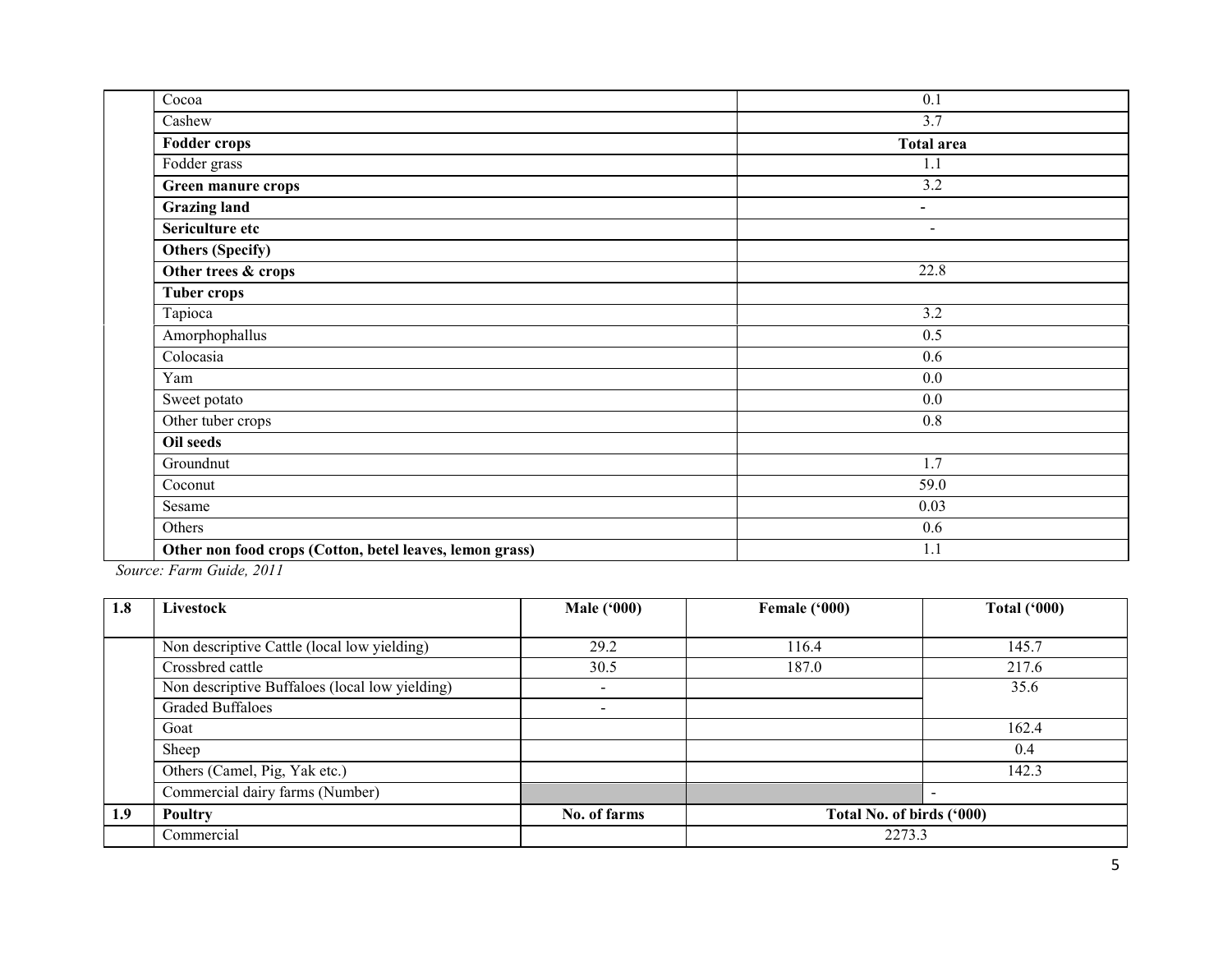|      | Backyard                                                        |                |                                  |                        |                          |                                          |                      |                                                        |                                   |  |  |  |
|------|-----------------------------------------------------------------|----------------|----------------------------------|------------------------|--------------------------|------------------------------------------|----------------------|--------------------------------------------------------|-----------------------------------|--|--|--|
| 1.10 | Fisheries (Data source: Chief Planning Officer)                 |                |                                  |                        |                          |                                          |                      |                                                        |                                   |  |  |  |
|      | A. Capture                                                      |                |                                  |                        |                          |                                          |                      |                                                        |                                   |  |  |  |
|      | i) Marine (Data Source: Fisheries<br>Department)                |                | No. of fishermen<br><b>Boats</b> |                        |                          | <b>Nets</b>                              |                      |                                                        | <b>Storage</b><br>facilities (Ice |  |  |  |
|      |                                                                 |                |                                  | Mechanized             | Non-<br>mechanized       | Mechanized<br>(Trawl nets,<br>Gill nets) |                      | Non-mechanized<br>(Shore Seines,<br>Stake & trap nets) | plants etc.)                      |  |  |  |
|      |                                                                 | 27445          |                                  | 64                     |                          | 179                                      |                      |                                                        |                                   |  |  |  |
|      | ii) Inland (Data Source: Fisheries                              |                | No. Farmer owned ponds           |                        | <b>No. of Reservoirs</b> |                                          | No. of village tanks |                                                        |                                   |  |  |  |
|      | Department)                                                     | $\blacksquare$ |                                  |                        | $\overline{\phantom{0}}$ |                                          | $\blacksquare$       |                                                        |                                   |  |  |  |
|      | <b>B.</b> Culture                                               |                |                                  |                        |                          |                                          |                      |                                                        |                                   |  |  |  |
|      |                                                                 |                |                                  | Water Spread Area (ha) |                          | Yield (t/ha)                             |                      |                                                        | Production ('000 tons)            |  |  |  |
|      | i) Brackish water (Data Source: MPEDA/<br>Fisheries Department) |                |                                  |                        |                          |                                          |                      |                                                        |                                   |  |  |  |
|      | ii) Fresh water (Data Source: Fisheries<br>Department)          |                |                                  |                        |                          |                                          |                      |                                                        |                                   |  |  |  |
|      | <b>Others</b>                                                   |                |                                  |                        |                          |                                          |                      |                                                        |                                   |  |  |  |

Source: Official website of Palakkad, Department Animal Husbandry, Department of Fisheries

#### 1.11 Production and Productivity of major crops (Average of last 5 years: 2004, 05, 06, 07, 08)

| Name of                                                           | <b>Kharif</b>         |                         | Rabi                  |                         | Summer                |                         | <b>Total</b>          |                             | Crop                                       |  |
|-------------------------------------------------------------------|-----------------------|-------------------------|-----------------------|-------------------------|-----------------------|-------------------------|-----------------------|-----------------------------|--------------------------------------------|--|
| crop                                                              | Production<br>(000 t) | Productivity<br>(kg/ha) | Production<br>(000 t) | Productivity<br>(kg/ha) | Production<br>(000 t) | Productivity<br>(kg/ha) | Production<br>(000 t) | Productiv<br>1ty<br>(kg/ha) | residu<br>e as<br>fodder<br>('000<br>tons) |  |
| Major Field crops (Crops to be identified based on total acreage) |                       |                         |                       |                         |                       |                         |                       |                             |                                            |  |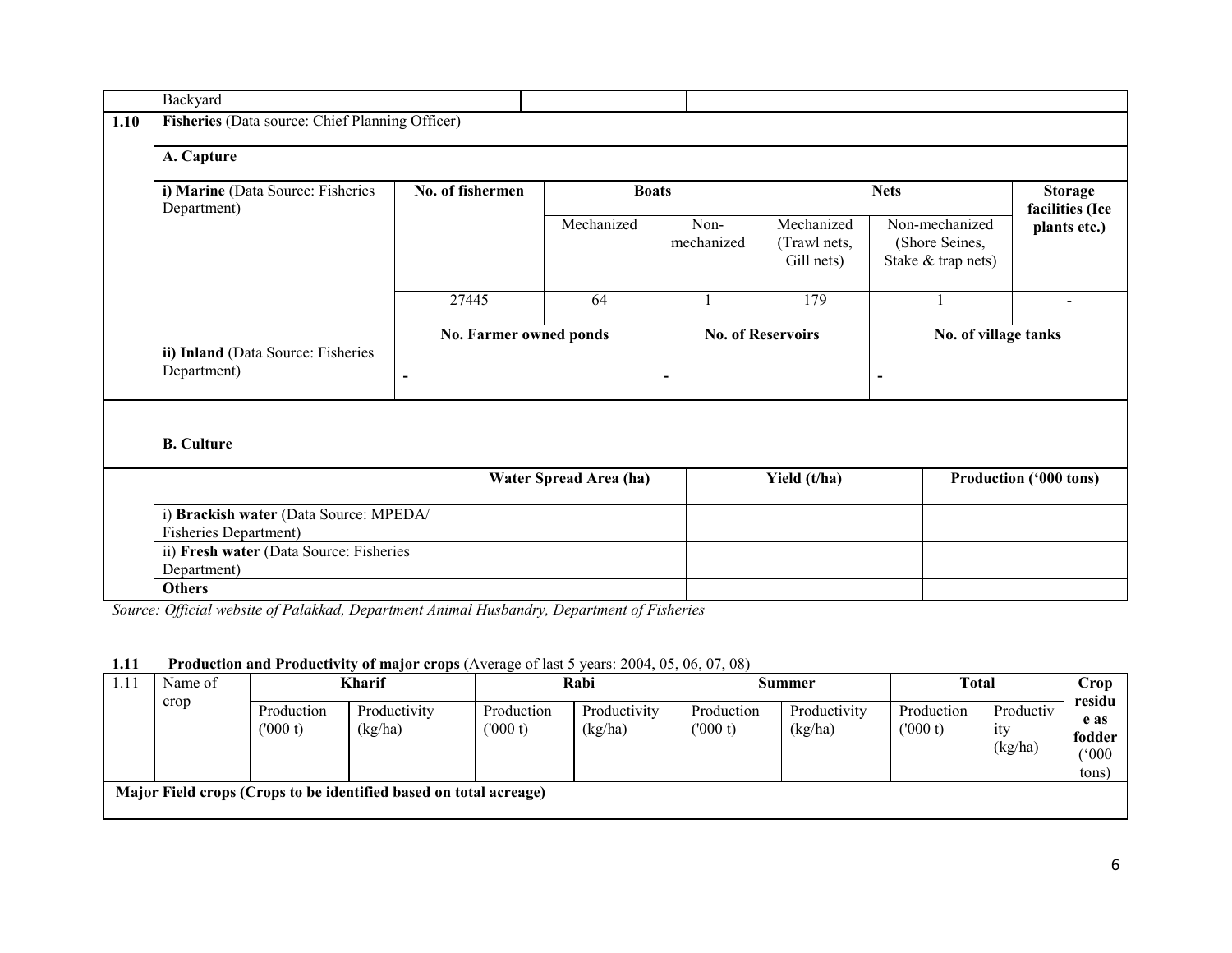| Rice       | 111.9 | 2322.3                                                                    | 132.3 | 2480.0 | 11.9 | 2561.2 | 626.9        | 2454.5   |  |
|------------|-------|---------------------------------------------------------------------------|-------|--------|------|--------|--------------|----------|--|
|            |       |                                                                           |       |        |      |        |              |          |  |
|            |       | Major Horticultural crops (Crops to be identified based on total acreage) |       |        |      |        |              |          |  |
| Coconut    |       |                                                                           |       |        |      |        | 410.2        | 7057.301 |  |
|            |       |                                                                           |       |        |      |        | million nuts | Nuts/ha  |  |
|            |       |                                                                           |       |        |      |        |              |          |  |
| Plantain   |       |                                                                           |       |        |      |        | 84.0         | 9778.0   |  |
| Banana     |       |                                                                           |       |        |      |        | 89.0         | 7757.0   |  |
|            |       |                                                                           |       |        |      |        |              |          |  |
| Mango      |       |                                                                           |       |        |      |        | 89.4         | 9520.0   |  |
| Vegetables |       | Average Area: 8.205 thousand hectares                                     |       |        |      |        |              |          |  |

Source: Farm Guide, 2011

| 1.12 | Sowing window for 5 major field<br>crops<br>(start and end of normal sowing period) | Rice                | Banana            | Vegetables        |
|------|-------------------------------------------------------------------------------------|---------------------|-------------------|-------------------|
|      | Kharif-Rainfed                                                                      | June $1st$ week     |                   | April             |
|      | Kharif-Irrigated                                                                    |                     | August            | April/May         |
|      | Rabi-Rainfed                                                                        | September - October |                   | September/October |
|      | Rabi-Irrigated                                                                      | Oct $1st$ week      | September/October | December/ January |

| 1.13 | What is the major contingency the district is prone to? (Tick mark and<br>mention years if known during the last 10 year period) | Regular | Occasional | None |
|------|----------------------------------------------------------------------------------------------------------------------------------|---------|------------|------|
|      | Drought                                                                                                                          |         |            |      |
|      | Flood                                                                                                                            |         |            |      |
|      | Cyclone                                                                                                                          |         |            |      |
|      | Hail storm                                                                                                                       |         |            |      |
|      | Heat wave                                                                                                                        |         |            |      |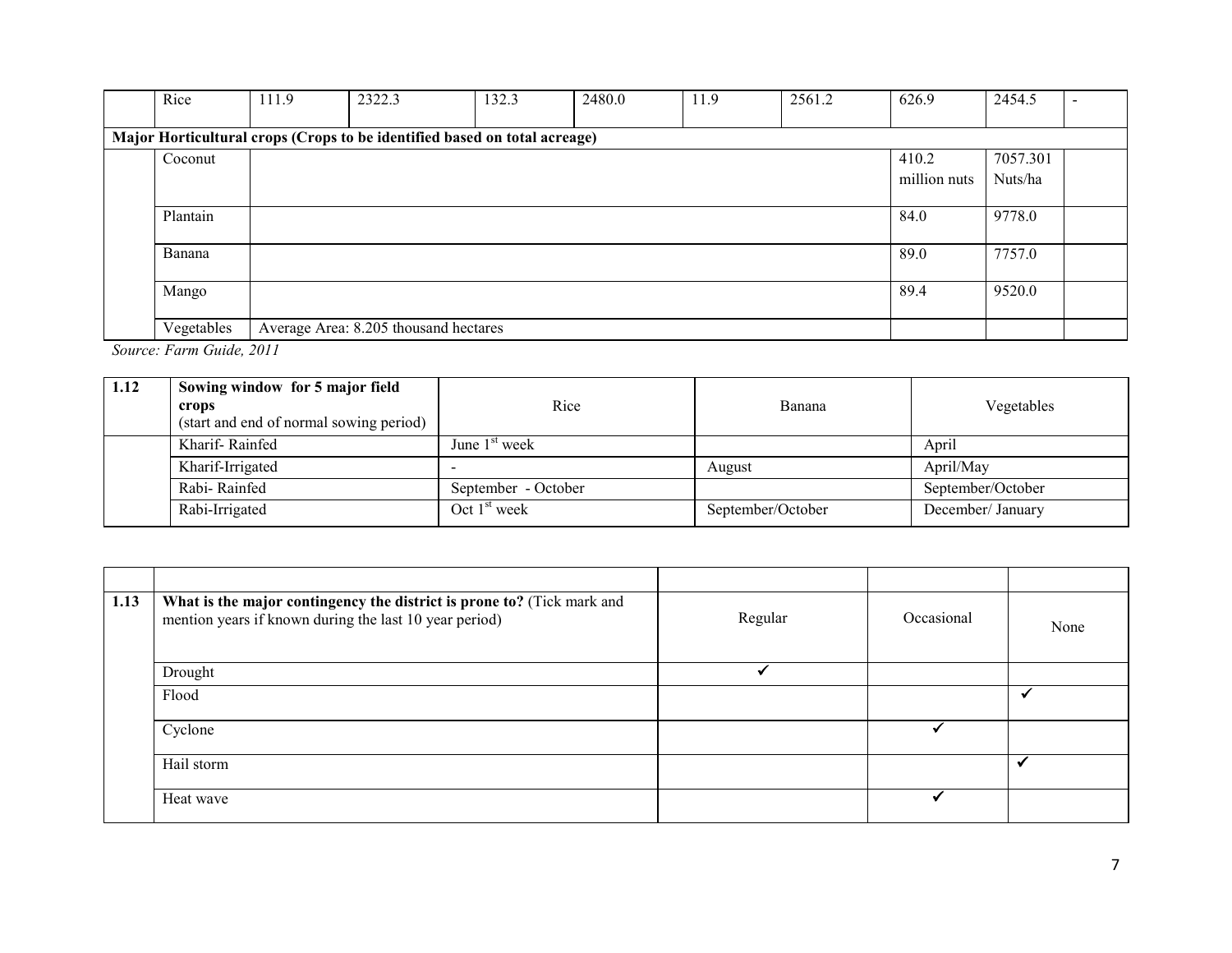| Cold wave                    |                                                                                                                                                                                                                               |                                                                         |              |
|------------------------------|-------------------------------------------------------------------------------------------------------------------------------------------------------------------------------------------------------------------------------|-------------------------------------------------------------------------|--------------|
| Frost                        |                                                                                                                                                                                                                               |                                                                         | $\checkmark$ |
| Sea water intrusion          |                                                                                                                                                                                                                               |                                                                         | ✓            |
| Pests and diseases (specify) | Rice:<br><b>Pests</b><br>Leaf folder, rice bug stem<br>borer Diseases: Sheath blight,<br>Weeds<br>False smut,<br>Infestation Of Leptochloa sp.<br><b>Vegetables-Diseases</b><br>Damping off (Rainy season)<br>Mosaic (Summer) | Rice:<br><b>Pests</b><br><b>BPH</b><br><b>Diseases</b><br>Sheath blight |              |
| Others (Man Animal Conflict) | M                                                                                                                                                                                                                             |                                                                         |              |
| <b>Elephant Attack</b>       |                                                                                                                                                                                                                               |                                                                         |              |

| 1.14 | Include Digital maps of<br>the district for | Location map of district within State as Annexure I | Enclosed: Yes |
|------|---------------------------------------------|-----------------------------------------------------|---------------|
|      |                                             | Mean annual rainfall as Annexure 2                  | Enclosed: Yes |
|      |                                             | Soil map as Annexure 3                              | Enclosed: Yes |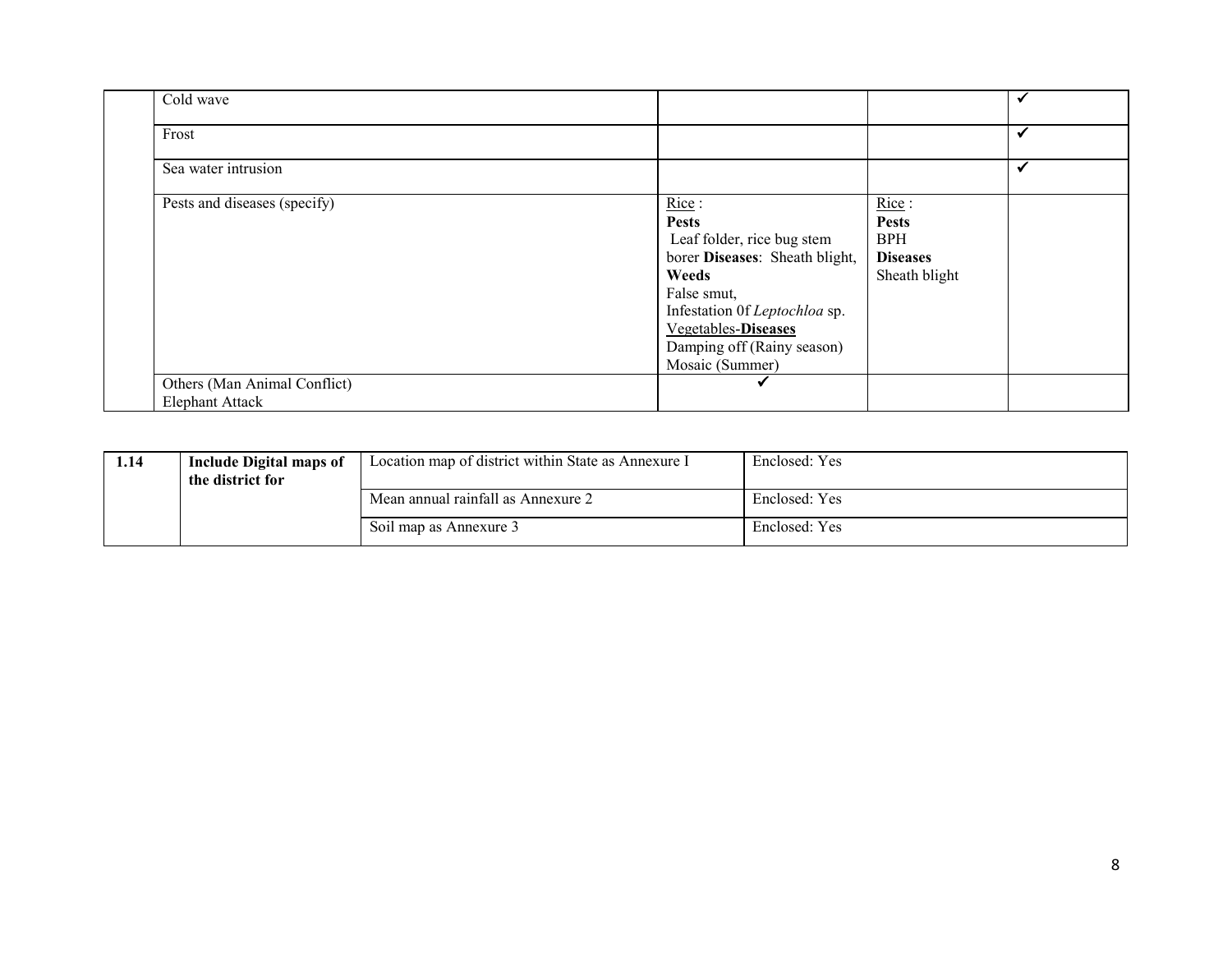#### 2.0 Strategies for weather related contingencies

#### 2.1 Drought

## 2.1.1 Rainfed situation

| Condition                                            |                               |                                                       | <b>Suggested Contingency measures</b> |                                                                                                                                                                                                                                                                                                                                                             |                                        |
|------------------------------------------------------|-------------------------------|-------------------------------------------------------|---------------------------------------|-------------------------------------------------------------------------------------------------------------------------------------------------------------------------------------------------------------------------------------------------------------------------------------------------------------------------------------------------------------|----------------------------------------|
| <b>Early season</b><br>drought<br>(delayed<br>onset) | Major<br>Farming<br>situation | <b>Normal Crop/cropping system</b>                    | Change in crop/cropping system        | <b>Agronomic measures</b>                                                                                                                                                                                                                                                                                                                                   | <b>Remarks</b> on<br>Implementation    |
| Delay by 2<br>weeks (June<br>$3rd$ Week)             | Double<br>cropped<br>wetland  | Rice-Rice                                             | No change                             | Prefer short duration<br>varieties.<br>Prepare mat nursery<br>and adopt community<br>nursery<br>Adopt closer spacing<br>and<br>increase<br>the<br>number of seedlings to<br>3-4 numbers/hill and<br>give additional N $(2)$ 5<br>kg/ha<br>Spray of B and K<br>increases<br>drought<br>tolerance.<br>Apply silica<br>Direct seeding of for<br>the first crop | RKVY, NREGS,<br><b>IWMP</b>            |
|                                                      | Single cropped<br>wetland     | Rice-Pulses/Banana<br>Rice-Vegetables<br>Rice-Sesamum |                                       | $-do-$                                                                                                                                                                                                                                                                                                                                                      | $-do--$                                |
|                                                      | Upland<br>(Garden land)       | Rice-Banana<br>Arecanut<br>Banana<br>Coconut-Pepper   |                                       | Mulching,<br>Organic manuring<br>Sprinkler Irrigation                                                                                                                                                                                                                                                                                                       | <b>IWMP, NHM</b><br><b>RKVY, NREGS</b> |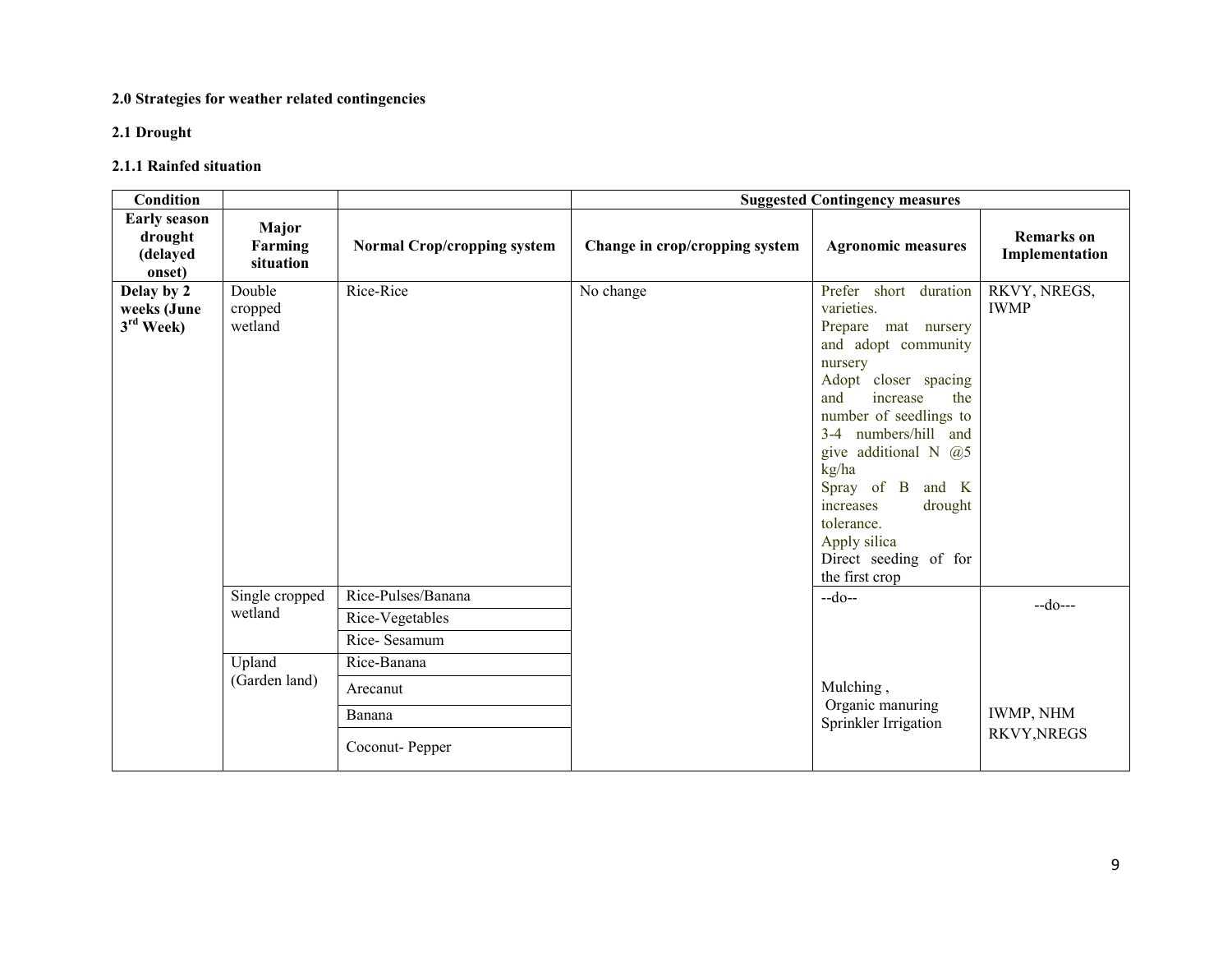| <b>Condition</b>                                        | <b>Suggested Contingency measures</b>     |                                    |                                                                                            |                                                                                             |                                     |  |  |  |
|---------------------------------------------------------|-------------------------------------------|------------------------------------|--------------------------------------------------------------------------------------------|---------------------------------------------------------------------------------------------|-------------------------------------|--|--|--|
| <b>Early season</b><br>drought<br>(delayed<br>onset)    | Major<br>Farming<br>situation             | <b>Normal Crop/cropping system</b> | Change in crop/cropping system                                                             | <b>Agronomic measures</b>                                                                   | <b>Remarks</b> on<br>Implementation |  |  |  |
| Delay by 4<br>weeks<br>(July 1 <sup>st</sup> )<br>Week) | Double<br>Rice-Rice<br>cropped<br>wetland |                                    | Short duration rice-Rice<br>Long duration Rice<br>Long duration Rice-Vegetables/<br>pulses | Wet seeding of short<br>duration varieties<br>Adopt single crop of<br>long duration variety | IWMP, NHM                           |  |  |  |
|                                                         | Single cropped<br>wetland                 | Rice-Vegetables                    | Long duration Rice-Vegetables<br>Long duration Rice-pulses/Sesame                          |                                                                                             | <b>RKVY, NREGS</b>                  |  |  |  |
|                                                         | Upland                                    | Coconut-Pepper                     |                                                                                            | Micro                                                                                       |                                     |  |  |  |
|                                                         | (Garden land)                             | Arecanut                           |                                                                                            | irrigation/sprinkler                                                                        |                                     |  |  |  |
|                                                         |                                           | Banana                             |                                                                                            | Mulching, organic<br>manuring                                                               |                                     |  |  |  |

| Condition                                                        |                                   |                                       | <b>Suggested Contingency measures</b>                                                    |                                                                                                |                                     |  |
|------------------------------------------------------------------|-----------------------------------|---------------------------------------|------------------------------------------------------------------------------------------|------------------------------------------------------------------------------------------------|-------------------------------------|--|
| Early season drought<br>(Normal onset)                           | <b>Major Farming</b><br>situation | <b>Normal Crop/cropping</b><br>system | Crop management                                                                          | Soil nutrient &<br>moisture conservation<br>measures                                           | <b>Remarks</b> on<br>Implementation |  |
| <b>Normal onset</b><br>followed by 15-20<br>days dry spell after | Double cropped<br>wetland         | Rice-Rice                             | If delay exceeding 3 weeks,<br>Irrigate at 1 to 4 days using<br>the harvested rain water | Application of P and K<br>NFSM,<br>as basal, Reduce N<br>dose, Apply bulky<br>organic manures. | RKVY, IWMP,<br><b>NREGS</b>         |  |
| sowing leading to<br>poor<br>germination/crop<br>stand etc.      | Single cropped<br>wetland         | Rice-Vegetables                       | * Drip irrigation<br>*Life saving irrigation<br>*Adopt mixed cropping                    |                                                                                                |                                     |  |
|                                                                  |                                   | Rice-Pulses                           |                                                                                          |                                                                                                |                                     |  |

| Condition:           |                      |                             | <b>Suggested Contingency measures</b> |                       |                   |  |
|----------------------|----------------------|-----------------------------|---------------------------------------|-----------------------|-------------------|--|
| Mid season           | <b>Major Farming</b> | <b>Normal Crop/cropping</b> | Crop management                       | Soil nutrient &       | <b>Remarks</b> on |  |
| drought (long dry    | situation            | svstem                      |                                       | moisture conservation | Implementation    |  |
| spell, consecutive 2 |                      |                             |                                       | measure               |                   |  |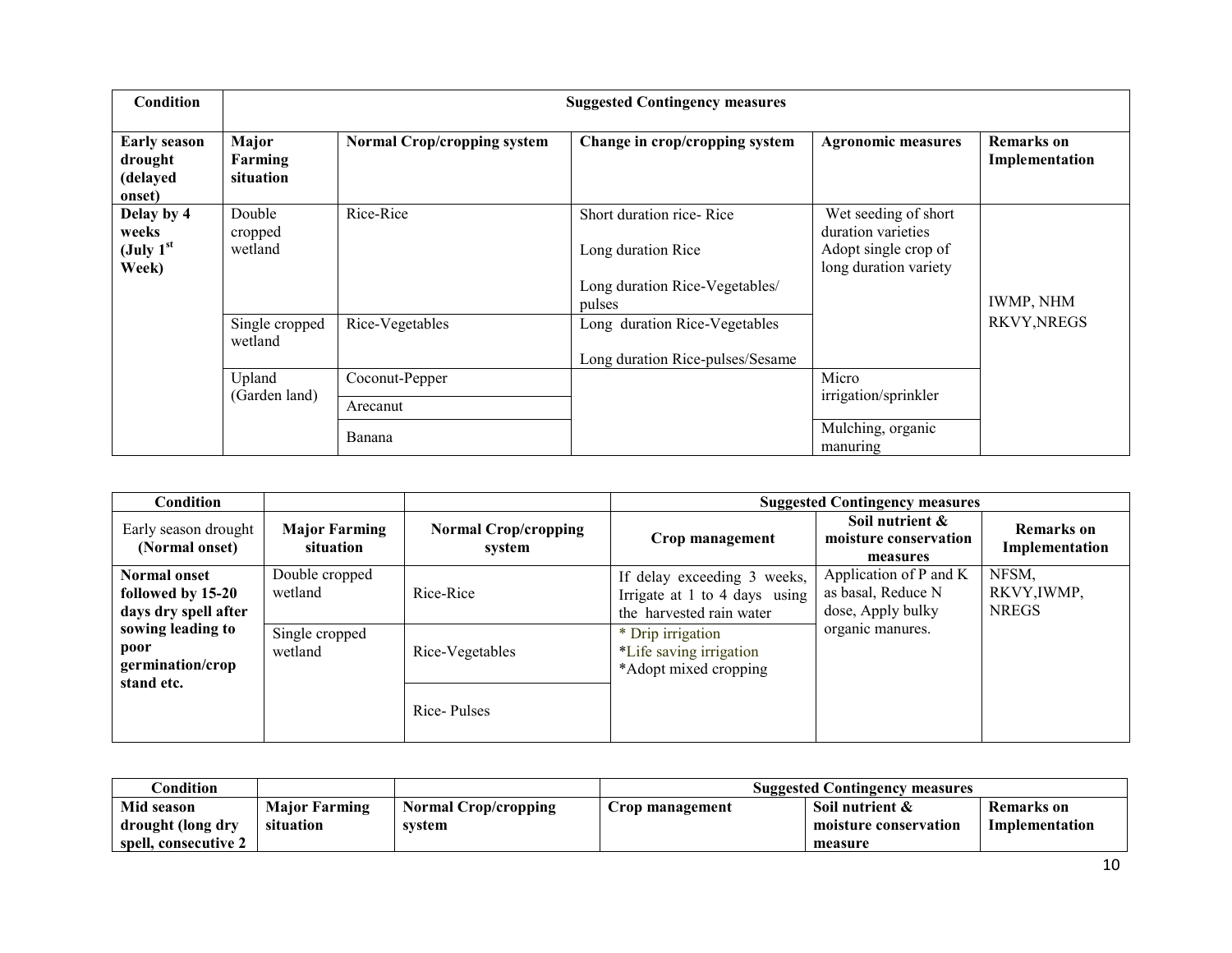| weeks rainless<br>$(>2.5$ mm) period) |                                |                 |                                                                                                                                      |                                                    |                            |
|---------------------------------------|--------------------------------|-----------------|--------------------------------------------------------------------------------------------------------------------------------------|----------------------------------------------------|----------------------------|
| At vegetative stage                   | Double cropped<br>wetland      | Rice-Rice       | $\ast$<br>Foliar<br>application<br>of<br>nutrients                                                                                   | In situ rainwater<br>conservation,                 | NFSM, NREGS,<br>RKVY, IWMP |
|                                       |                                | Rice-Vegetables | *Under semidry situation,<br>wherein sowing is already                                                                               | Application of P and K<br>as basal, Reduce N dose. |                            |
|                                       | Single cropped<br>wetland      | Rice-Pulses     | over, practice thinning of<br>stand, reduce plant<br>crop                                                                            | Mulching in garden land,<br>Sprinkler irrigation   |                            |
|                                       |                                | Banana          | population and use<br>the<br>biomass as mulch and do                                                                                 |                                                    |                            |
|                                       | <b>Upland</b> (Garden<br>land) | Arecanut        | interculture using dry land<br>weeder.                                                                                               |                                                    |                            |
|                                       |                                | Coconut/Banana  | * Life saving irrigation with<br>available water.<br>fertilizer<br>*Supply<br>the<br>foliar<br>nutrients<br>through<br>application * |                                                    |                            |
| At flowering/                         |                                | Rice-Rice       | * If the rice crop fails it can<br>be cut and converted to use as<br>fodder/silage,<br>wherever                                      |                                                    |                            |
| fruiting stage                        |                                | Rice-Vegetables |                                                                                                                                      |                                                    |                            |
|                                       |                                | Rice-Pulses     | possible provide life saving                                                                                                         |                                                    |                            |
|                                       |                                | Banana          | irrigation                                                                                                                           | $-do---$                                           |                            |
|                                       |                                | Arecanut-Pepper |                                                                                                                                      |                                                    |                            |
|                                       |                                | Coconut-Pepper  |                                                                                                                                      |                                                    |                            |
| <b>Terminal drought</b>               |                                | Rice-Rice       | *. Life saving irrigation by                                                                                                         | Maintaining the soil in                            | NREGS, RKVY,               |
|                                       |                                | Rice-Vegetables | rain gun                                                                                                                             | sub-saturated condition,                           | <b>IWMP, NHM</b>           |
|                                       |                                | Rice-Sesamum    | * Enhance the physiological<br>maturity of the crop                                                                                  | alternate<br>drying<br>and<br>wetting.             |                            |
|                                       |                                | Banana          | * If the crop fails it can be<br>cut and converted to use as                                                                         |                                                    |                            |
|                                       |                                | Arecanut-Pepper | fodder/silage                                                                                                                        |                                                    |                            |
|                                       |                                | Coconut-Pepper  |                                                                                                                                      |                                                    |                            |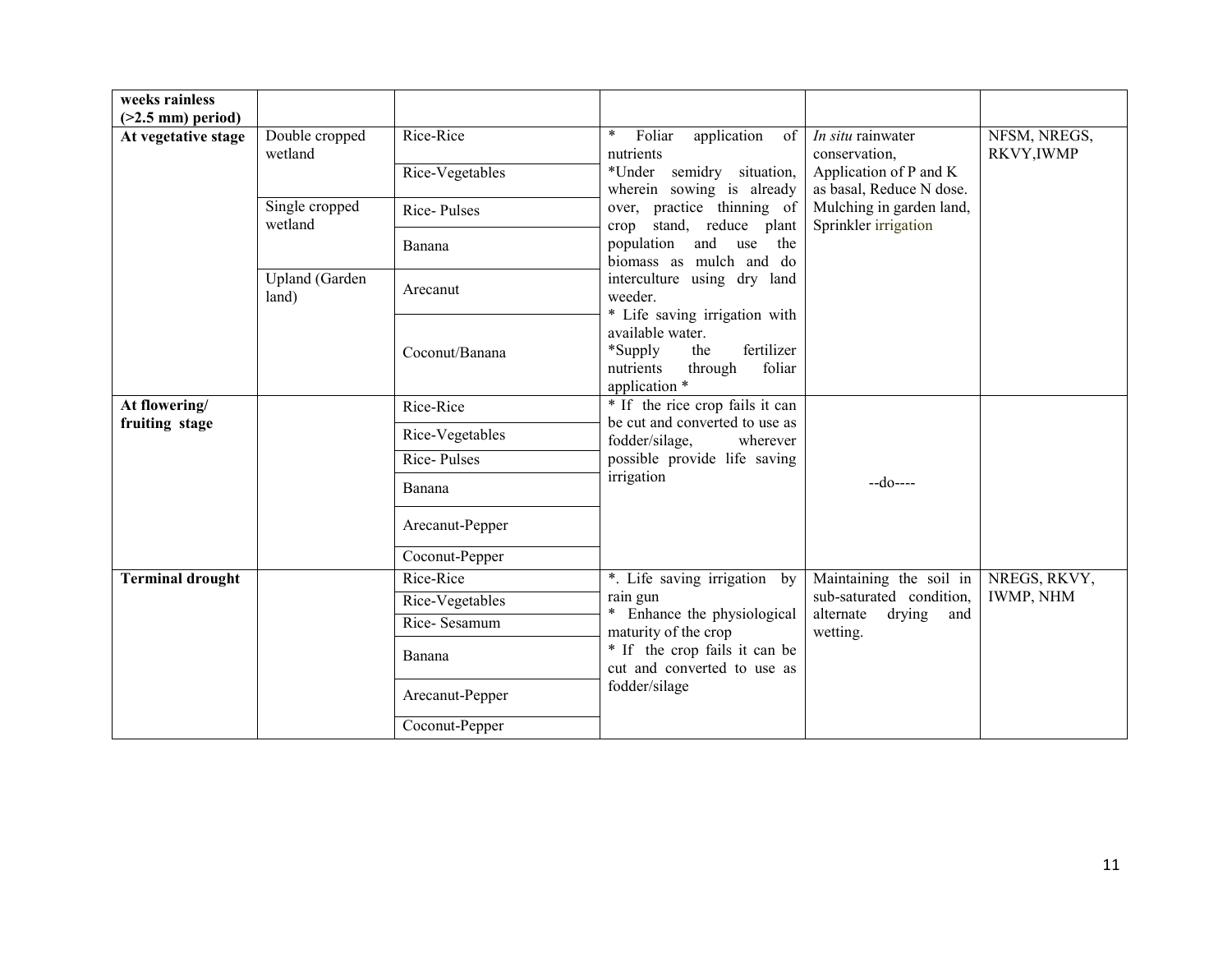#### 2.1.2 Irrigated situation

|                     |                                   |                                       | <b>Suggested Contingency measures</b> |                                  |                                     |  |
|---------------------|-----------------------------------|---------------------------------------|---------------------------------------|----------------------------------|-------------------------------------|--|
| Condition           | <b>Major Farming</b><br>situation | <b>Normal Crop/cropping</b><br>system | Change in crop/cropping<br>system     | <b>Agronomic measures</b>        | <b>Remarks</b> on<br>Implementation |  |
| Delayed release of  |                                   | Rice-Rice                             | Rice (SD)-Rice                        | Direct sowing of seeds,          | NREGS, IWMP                         |  |
| water in canals     |                                   |                                       |                                       | Avoid transplanting till         |                                     |  |
| due to low rainfall |                                   | Rice-Vegetables                       | Rice(SD)-Vegetables                   | sufficient<br>water<br><b>1S</b> |                                     |  |
|                     |                                   |                                       |                                       | received. Follow stress          |                                     |  |
|                     |                                   |                                       |                                       | irrigation schedule as           |                                     |  |
|                     |                                   |                                       |                                       | per package                      |                                     |  |
|                     |                                   |                                       |                                       |                                  |                                     |  |

|                                       |                                   |                                       | <b>Suggested Contingency measures</b>       |                                                                                                                                                                                                                                                                                                                                                                                                                                                                                                                                                                      |                                        |  |
|---------------------------------------|-----------------------------------|---------------------------------------|---------------------------------------------|----------------------------------------------------------------------------------------------------------------------------------------------------------------------------------------------------------------------------------------------------------------------------------------------------------------------------------------------------------------------------------------------------------------------------------------------------------------------------------------------------------------------------------------------------------------------|----------------------------------------|--|
| Condition                             | <b>Major Farming</b><br>situation | <b>Normal Crop/cropping</b><br>system | Change in<br>crop/cropping<br>system        | <b>Agronomic measures</b>                                                                                                                                                                                                                                                                                                                                                                                                                                                                                                                                            | <b>Remarks</b> on<br>Implementation    |  |
| Limited release of<br>water in canals |                                   | Rice-Rice                             | Rice (SD)-Rice                              | *Avoid transplanting till sufficient<br>water is received.                                                                                                                                                                                                                                                                                                                                                                                                                                                                                                           |                                        |  |
| due to low rainfall                   |                                   | Rice-Vegetables                       | $\overline{\text{Rice}}(\text{SD})$ -Pulses | *Follow stress irrigation schedule as<br>per package.<br>*Raising<br>community<br>nursery,<br>*Cultivation of drought tolerant<br>varieties like Vaisakh, Swarnaprabha,<br>Samyuktha, Harsha etc<br>*Sowing of paddy nursery at 15 days<br>interval.<br>*If irrigation water available at later<br>stage and transplanting is delayed<br>adopt closer spacing, increase the<br>of<br>number<br>seedlings<br>$3-4$<br>to<br>numbers/hill and give additional N<br>@5Kg/ha<br>Bund planting/ Fringe cropping<br>$\ddot{\phantom{1}}$<br>with vegetables such as cowpea | NREGS,<br>RKVY,<br>NHM,<br><b>IWMP</b> |  |
|                                       |                                   |                                       |                                             | <b>Suggested Contingency measures</b>                                                                                                                                                                                                                                                                                                                                                                                                                                                                                                                                |                                        |  |
| Condition                             | <b>Major Farming</b><br>situation | <b>Normal Crop/cropping</b><br>system | Change in<br>crop/cropping<br>system        | <b>Agronomic measures</b>                                                                                                                                                                                                                                                                                                                                                                                                                                                                                                                                            | <b>Remarks</b> on<br>Implementation    |  |
| release<br>Non<br>of                  |                                   | Rice-Rice                             | Rice (single)                               | Rain water harvesting, Direct sowing,                                                                                                                                                                                                                                                                                                                                                                                                                                                                                                                                | NREGS,                                 |  |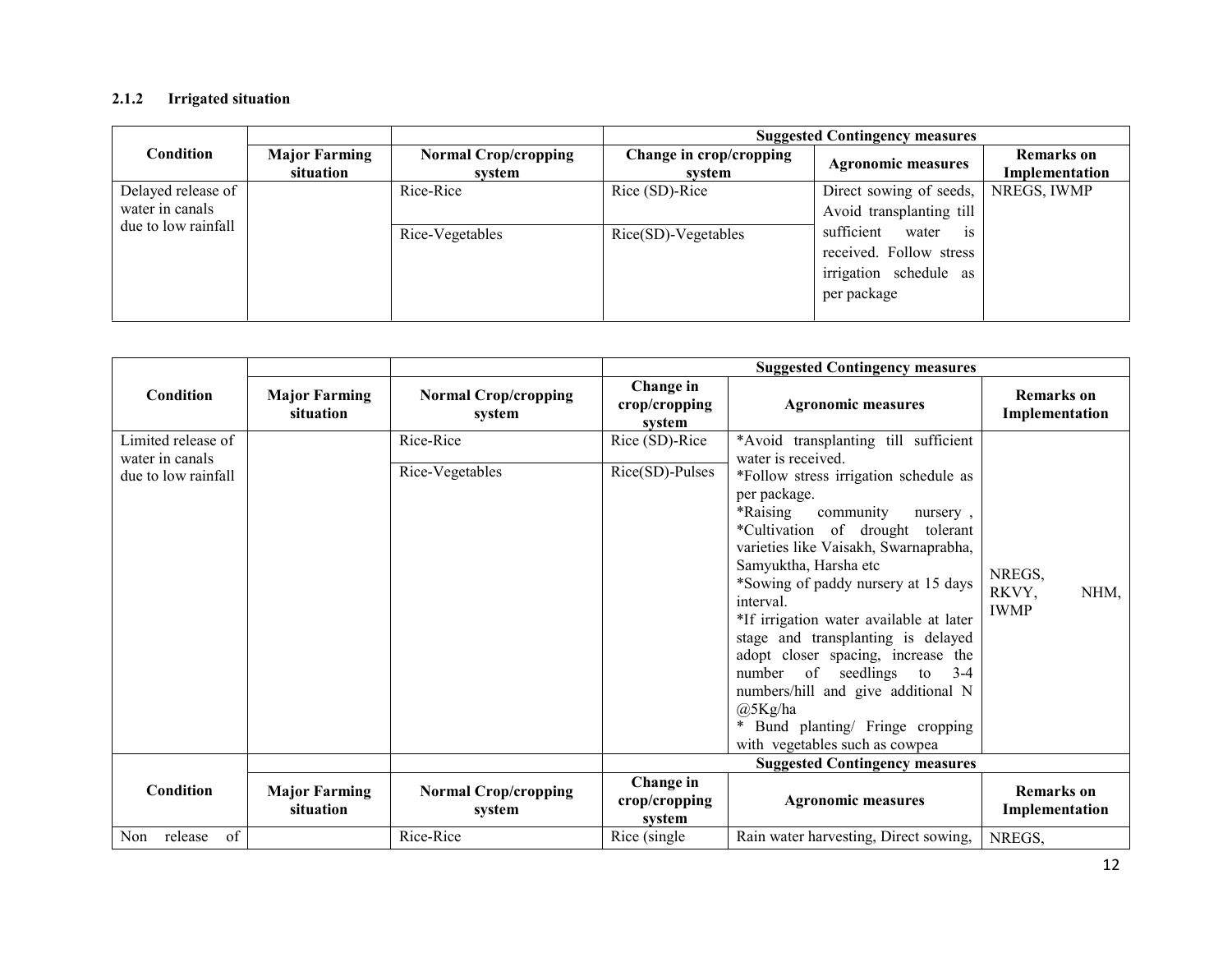|                                                                |                                                  |                                       |                                      | <b>Suggested Contingency measures</b>                                                  |                                     |
|----------------------------------------------------------------|--------------------------------------------------|---------------------------------------|--------------------------------------|----------------------------------------------------------------------------------------|-------------------------------------|
| Condition                                                      | <b>Major Farming</b><br>situation                | <b>Normal Crop/cropping</b><br>system | Change in<br>crop/cropping<br>system | <b>Agronomic measures</b>                                                              | <b>Remarks</b> on<br>Implementation |
| in<br>canals<br>water<br>delayed<br>under                      |                                                  | Rice-Vegetables                       | $\text{crop}$ )/Pulses               | Delayed sowing                                                                         | RKVY, NHM,<br><b>IWMP</b>           |
| onset of monsoon<br>in catchment                               |                                                  | Coconut, Arecanut, Banana             | No change                            | Life saving irrigation, Mulching with<br>polythene sheet, organic mulching             |                                     |
|                                                                |                                                  |                                       |                                      | <b>Suggested Contingency measures</b>                                                  |                                     |
| Condition                                                      | <b>Major Farming</b><br>situation                | <b>Normal Crop/cropping</b><br>system | Change in<br>crop/cropping<br>system | <b>Agronomic measures</b>                                                              | <b>Remarks</b> on<br>Implementation |
| Insufficient<br>groundwater<br>recharge due to<br>low rainfall | Double cropped wet<br>land                       | Rice-Rice                             | No Change                            | Check dams, Percolation pits, Rain<br>water harvesting, Water conservation<br>measures |                                     |
|                                                                | Single crop wet<br>land<br><b>Upland</b> (Garden | Rice-Vegetables                       | No Change                            |                                                                                        | NREGS.<br>RKVY, NHM                 |
|                                                                | land)                                            | Coconut, Arecanut, Banana             | No Change                            |                                                                                        |                                     |

#### 2.2 Unusual rains (untimely, unseasonal etc) (for both rainfed and irrigated situations)

| Condition                                                            | <b>Suggested contingency measure</b>                                                        |                              |                                                                                                                                            |                                     |  |  |
|----------------------------------------------------------------------|---------------------------------------------------------------------------------------------|------------------------------|--------------------------------------------------------------------------------------------------------------------------------------------|-------------------------------------|--|--|
| Continuous high rainfall in a short<br>span leading to water logging | Vegetative stage                                                                            | Post harvest                 |                                                                                                                                            |                                     |  |  |
| Rice                                                                 | Improve drainage facility                                                                   | Improve drainage<br>facility | *Improve drainage facility,<br>*Cultivation of varieties<br>having seed dormancy,<br>*Harvest the<br>at<br>crop<br>physiological maturity. | Improve storage<br>facility/godowns |  |  |
| Horticulture                                                         |                                                                                             |                              |                                                                                                                                            |                                     |  |  |
| Banana                                                               | In case of crop failure (banana, vegetables) plant short duration varieties of vegetables,  |                              |                                                                                                                                            |                                     |  |  |
| Arecanut                                                             | pulses, oilseeds, minor millets, tuber crops etc provide drainage facilities to perennials, |                              |                                                                                                                                            |                                     |  |  |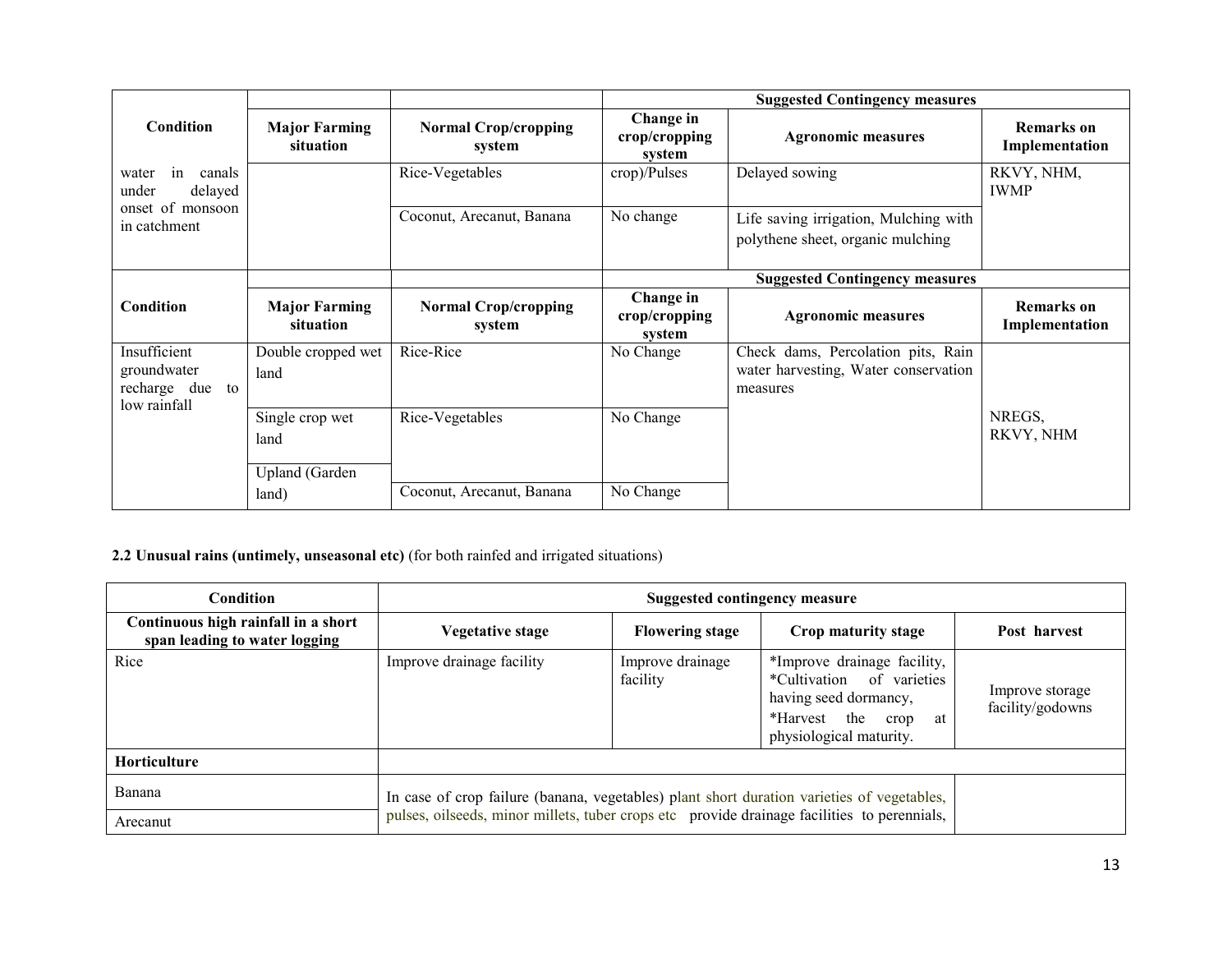| Coconut                                                   | store the excess rain water                                                                                                                                                                                                          |                          |                                                        |                          |  |
|-----------------------------------------------------------|--------------------------------------------------------------------------------------------------------------------------------------------------------------------------------------------------------------------------------------|--------------------------|--------------------------------------------------------|--------------------------|--|
| Vegetables                                                |                                                                                                                                                                                                                                      |                          |                                                        |                          |  |
| Heavy rainfall with high speed winds<br>in a short span   |                                                                                                                                                                                                                                      |                          |                                                        |                          |  |
| Rice                                                      |                                                                                                                                                                                                                                      |                          |                                                        |                          |  |
| Horticulture                                              |                                                                                                                                                                                                                                      |                          |                                                        |                          |  |
| Banana, Vegetables                                        | Improve drainage facility                                                                                                                                                                                                            |                          |                                                        |                          |  |
| Arecanut, Coconut                                         |                                                                                                                                                                                                                                      | Improve storage facility |                                                        |                          |  |
| Condition                                                 | Shelter belts, alley cropping, Improve drainage facility, propping of banana                                                                                                                                                         |                          |                                                        |                          |  |
|                                                           | <b>Suggested contingency measure</b>                                                                                                                                                                                                 |                          |                                                        |                          |  |
| Outbreak of pests and diseases due to<br>unseasonal rains |                                                                                                                                                                                                                                      |                          |                                                        |                          |  |
| Rice                                                      | <b>Vegetative stage</b>                                                                                                                                                                                                              | <b>Flowering stage</b>   | Crop maturity stage                                    | Post harvest             |  |
| Horticulture                                              |                                                                                                                                                                                                                                      |                          |                                                        |                          |  |
| Banana, vegetable                                         | Cultivation of resistant varieties, Use disease free healthy<br>planting material. Application of bio-control agents, Use<br>of disease free seeds, Proper seed treatment, Balanced<br>application of fertilizers, Phyto-sanitation. |                          | Harvest<br>the<br>crop<br>at<br>physiological maturity | Improve storage facility |  |

#### 2.3 Floods

| condition                        | Suggested contingency measure |                                                     |  |  |  |
|----------------------------------|-------------------------------|-----------------------------------------------------|--|--|--|
| Transient water logging/ partial | Seedling /<br>' nursery stage | egetative stage<br>At harvest<br>Reproductive stage |  |  |  |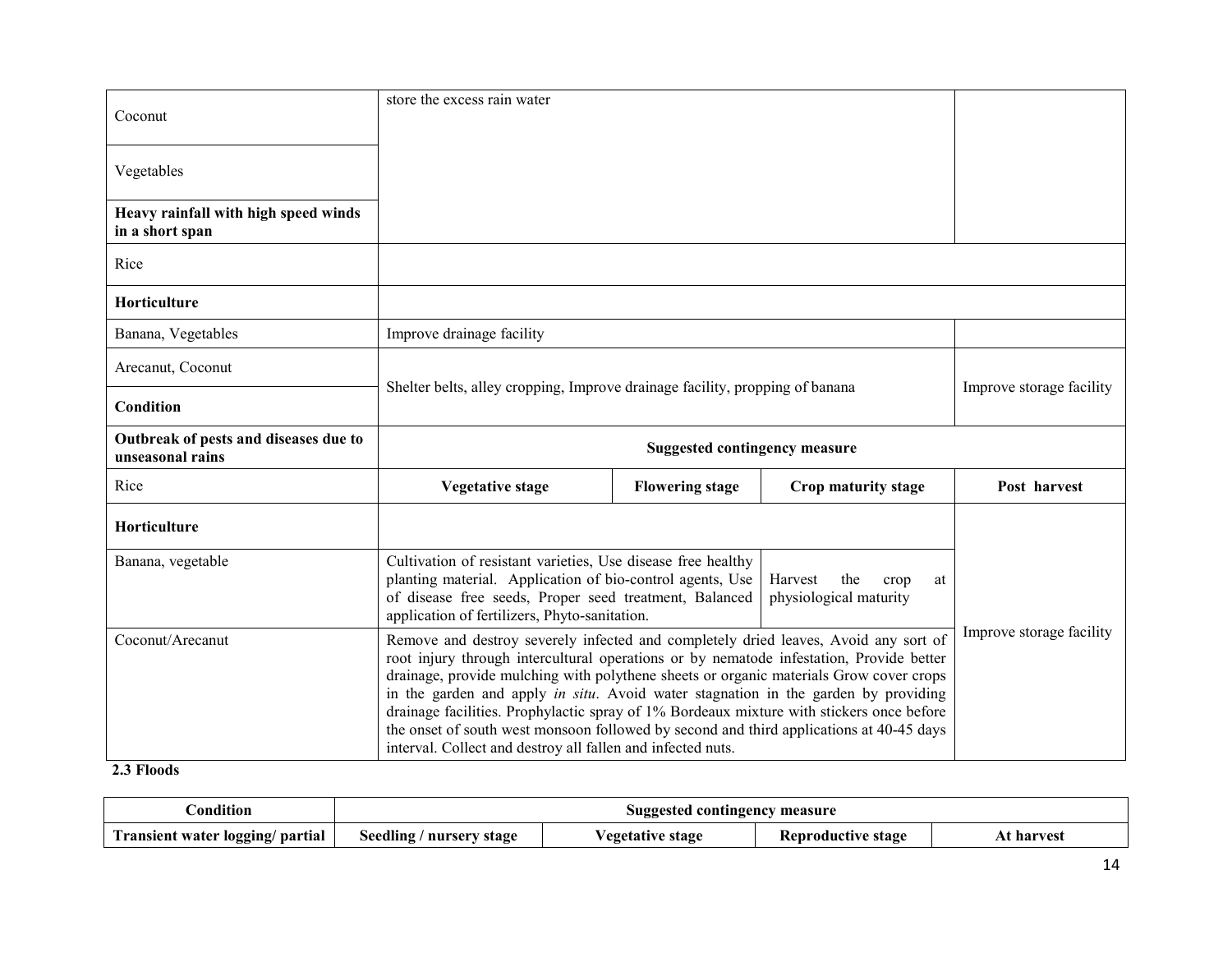| inundation                                     |                                                                                                                                                                                                                                                                                                                                                      |  |  |                                                                           |  |
|------------------------------------------------|------------------------------------------------------------------------------------------------------------------------------------------------------------------------------------------------------------------------------------------------------------------------------------------------------------------------------------------------------|--|--|---------------------------------------------------------------------------|--|
| Rice                                           | * Give proper drainage<br>Harvest<br>* Protect the left over crop by gap filling<br>physiological<br>*Shift to direct seeding of short duration varieties if crop fails<br>Cultivation<br>* If the crop fails and water recedes grow short duration varieties of pulses, oilseeds, minor<br>millets, green manure crops                              |  |  | the<br>crop<br>at<br>maturity,<br>of<br>varieties<br>having seed dormancy |  |
| Horticulture                                   |                                                                                                                                                                                                                                                                                                                                                      |  |  |                                                                           |  |
| Vegetables                                     | *Follow raised bed/mount/ridge planting/mount planting                                                                                                                                                                                                                                                                                               |  |  |                                                                           |  |
| Banana                                         | Timely cleaning, de-silting and deepening of natural water reservoir and drainage channels, Construction and protection of                                                                                                                                                                                                                           |  |  |                                                                           |  |
| Arecanut/Coconut                               | all the flood protection embankments, ring bunds and other bunds. Dams and levees can also be constructed which can be<br>used as temporarily storing space which reduces the chances of lower plains getting flooded.                                                                                                                               |  |  |                                                                           |  |
| Continuous submergence<br>for more than 2 days |                                                                                                                                                                                                                                                                                                                                                      |  |  |                                                                           |  |
| Rice                                           | Cultivation flood tolerant varieties, Crop insurance, Improve drainage facility,                                                                                                                                                                                                                                                                     |  |  |                                                                           |  |
| Horticulture                                   |                                                                                                                                                                                                                                                                                                                                                      |  |  |                                                                           |  |
| Banana/Vegetables<br>Arecanut/Coconut          | Timely cleaning, de-silting and deepening of natural water reservoir and drainage channels, Construction and protection of<br>all the flood protection embankments, ring bunds and other bunds. Dams and levees can also be constructed which can be<br>used as temporarily storing space which reduces the chances of lower plains getting flooded. |  |  |                                                                           |  |

# 2.5 Contingent strategies for Livestock, Poultry, Fisheries

#### 2.5.1 Livestock

|                | <b>Suggested contingency measures</b>                                                                                                                                                           |                                                                                                                                                                                                                  |                                                                    |  |
|----------------|-------------------------------------------------------------------------------------------------------------------------------------------------------------------------------------------------|------------------------------------------------------------------------------------------------------------------------------------------------------------------------------------------------------------------|--------------------------------------------------------------------|--|
|                | Before the event                                                                                                                                                                                | During the event                                                                                                                                                                                                 | After the event                                                    |  |
| <b>Drought</b> |                                                                                                                                                                                                 |                                                                                                                                                                                                                  |                                                                    |  |
|                | * Cultivation of drought resistant<br>fodder varieties like Andropogon and<br>Guinea grass in the fodder plots<br>* Preservation of fodder available as<br>silage or hay for feeding during the | *Feeding straw, hay and silage and at<br>least one third of green fodder<br>*Feeding available tree fodders and<br>other unconventional feed stuffs.<br>*Restrict grazing of animals to cool<br>hours of the day | Flushing of all the stock<br>Gradual switch over to<br>normal diet |  |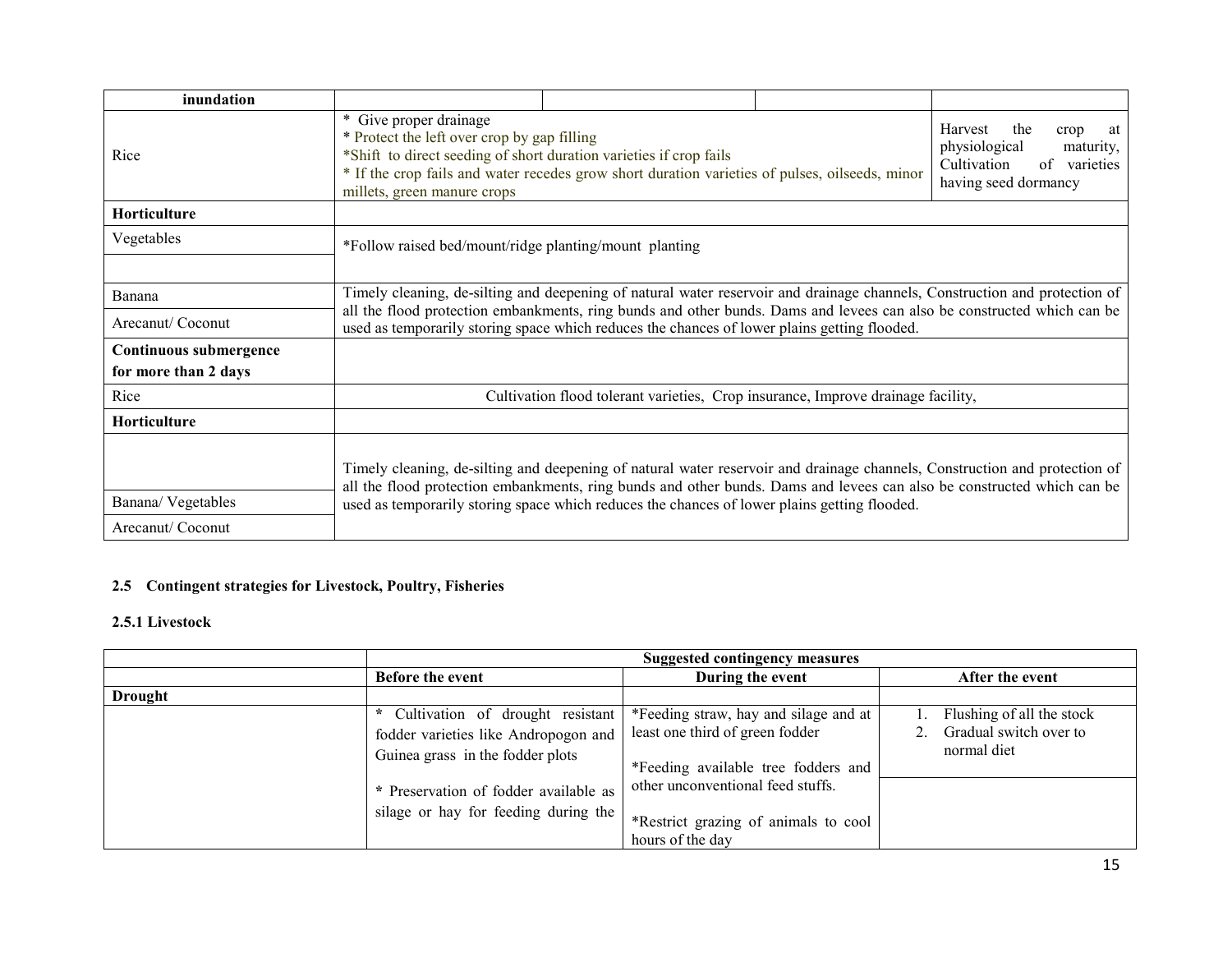| drought<br>*Identification of tree fodders in the<br>locality which can be utilised for<br>drought season<br>* Identification of unconventional<br>feed and fodder resources in the<br>locality which can be used in the<br>drought<br>* Cultivating cereal fodder like maize<br>and sorghum in the now available<br>irrigated tract and preserving it as<br>silage for the drought.<br>*Identification of fallow wet lands in<br>the area and to go for grass cultivation<br>as<br>to<br>get fodder even during the drought<br>with existing moisture in the soil.<br>* Breeding all the breedable animals<br>prone to summer infertility or<br>suboesturum like in buffaloes.<br>* Deworming of all stock.<br>*Conservation and storage of water in<br>rain harvesting facilities for the<br>drought season. | *Provide clean, cool drinking water<br>adlibitum or at least four times daily.<br>*Improve the ventilation of existing<br>animal sheds<br>*Spraying of water to large animals<br>during hot hours of the day<br>*Spreading insulatory materials over<br>the roof of the animal sheds<br>*Provide most of the feed and fodder<br>during the cool hours of the day.<br>*Use the waste water from the sheds<br>for irrigating the fodder plots<br>*Use the stored water for cooling the<br>animal and washing and restrict the<br>use of good potable water for<br>drinking. |                                                                                              |
|----------------------------------------------------------------------------------------------------------------------------------------------------------------------------------------------------------------------------------------------------------------------------------------------------------------------------------------------------------------------------------------------------------------------------------------------------------------------------------------------------------------------------------------------------------------------------------------------------------------------------------------------------------------------------------------------------------------------------------------------------------------------------------------------------------------|---------------------------------------------------------------------------------------------------------------------------------------------------------------------------------------------------------------------------------------------------------------------------------------------------------------------------------------------------------------------------------------------------------------------------------------------------------------------------------------------------------------------------------------------------------------------------|----------------------------------------------------------------------------------------------|
|                                                                                                                                                                                                                                                                                                                                                                                                                                                                                                                                                                                                                                                                                                                                                                                                                |                                                                                                                                                                                                                                                                                                                                                                                                                                                                                                                                                                           |                                                                                              |
| $\ast$<br>digging channels from fodder plots to<br>avoid water logging<br>* Deworming of all livestock                                                                                                                                                                                                                                                                                                                                                                                                                                                                                                                                                                                                                                                                                                         | splashing inside the animal sheds<br>especially in goats<br>*Ensure cleanliness to hygiene in<br>sheds with disinfectant applications at                                                                                                                                                                                                                                                                                                                                                                                                                                  | *Repair and cleaning of all the sheds<br>and surroundings<br>*Ectoparasiticidal applications |
|                                                                                                                                                                                                                                                                                                                                                                                                                                                                                                                                                                                                                                                                                                                                                                                                                | Ensuring the drainage by                                                                                                                                                                                                                                                                                                                                                                                                                                                                                                                                                  | *Side curtains to prevent rain water<br>regular intervals.                                   |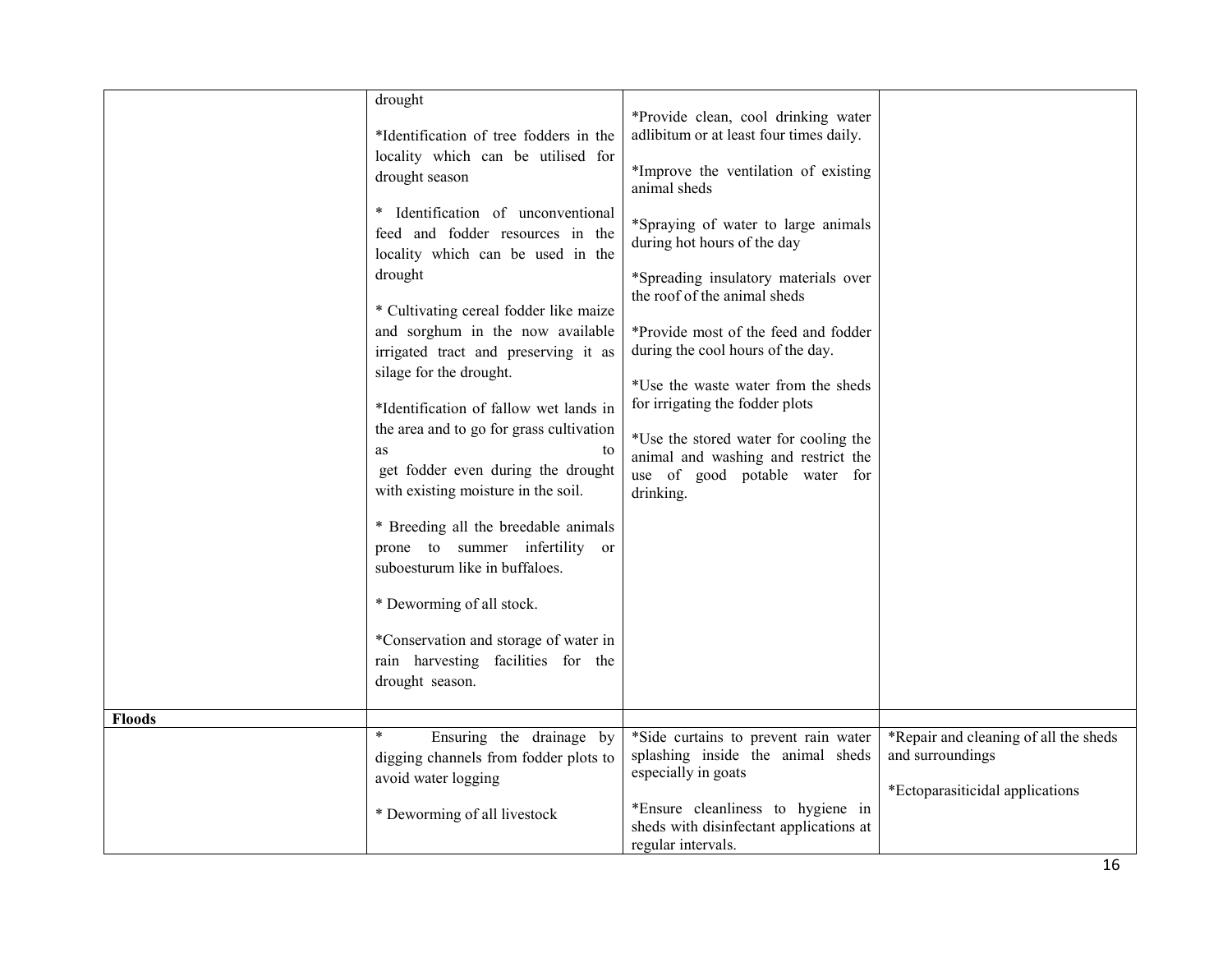| Preventive vaccinations against<br>infectious diseases like Pasteurellosis,<br>Mouth disease etc<br>Foot and  | *Cleaning all channels and water<br>logged areas near sheds frequently<br>and applying disinfectants |  |
|---------------------------------------------------------------------------------------------------------------|------------------------------------------------------------------------------------------------------|--|
| * Ensuring proper maintenance of and<br>drainage of dung channels and water<br>logging near the animal sheds. | *Adequate bedding and with straw for<br>young calves                                                 |  |
| Ensuring clean and hygienic<br>drinking water for the animals                                                 | *Spraying ecto parasiticides in<br>animals and cleaning the bushes near<br>the sheds.                |  |
|                                                                                                               | *Attending all calving and proper<br>care to newborns                                                |  |
|                                                                                                               | *Cleanliness and hygiene in milking<br>and milk feeding.                                             |  |
|                                                                                                               | *Earlier detection and treatment of<br>diseases.                                                     |  |

#### 2.5.2 Poultry

|         | <b>Suggested contingency measures</b>                                                          |                                                                                                                                 | Convergence/linkages with |                                         |
|---------|------------------------------------------------------------------------------------------------|---------------------------------------------------------------------------------------------------------------------------------|---------------------------|-----------------------------------------|
|         | <b>Before the event</b>                                                                        | During the event                                                                                                                | After the event           | ongoing programs, if any                |
| Drought |                                                                                                |                                                                                                                                 |                           |                                         |
|         | * Preventive vaccinations<br>against Raniket disease,<br>Fowl pox and infectious<br>bronchitis | *Provide clean cool drinking<br>water at all times adlibitum<br>*Addition of anti-stress agents<br>and antioxidants in the feed |                           |                                         |
|         | *Deworming of all the<br>birds                                                                 | *Protection<br>from<br>direct<br>sunlight by curtains on the<br>sides of sheds and otherwise<br>ensuring maximum ventilation    | Nil                       | Can be linked with ATMA,<br>NREGS, RKVY |
|         |                                                                                                | *Insulating material spread<br>over roof                                                                                        |                           |                                         |
|         |                                                                                                | *Supplementation of minerals<br>and vitamins in the feed                                                                        |                           |                                         |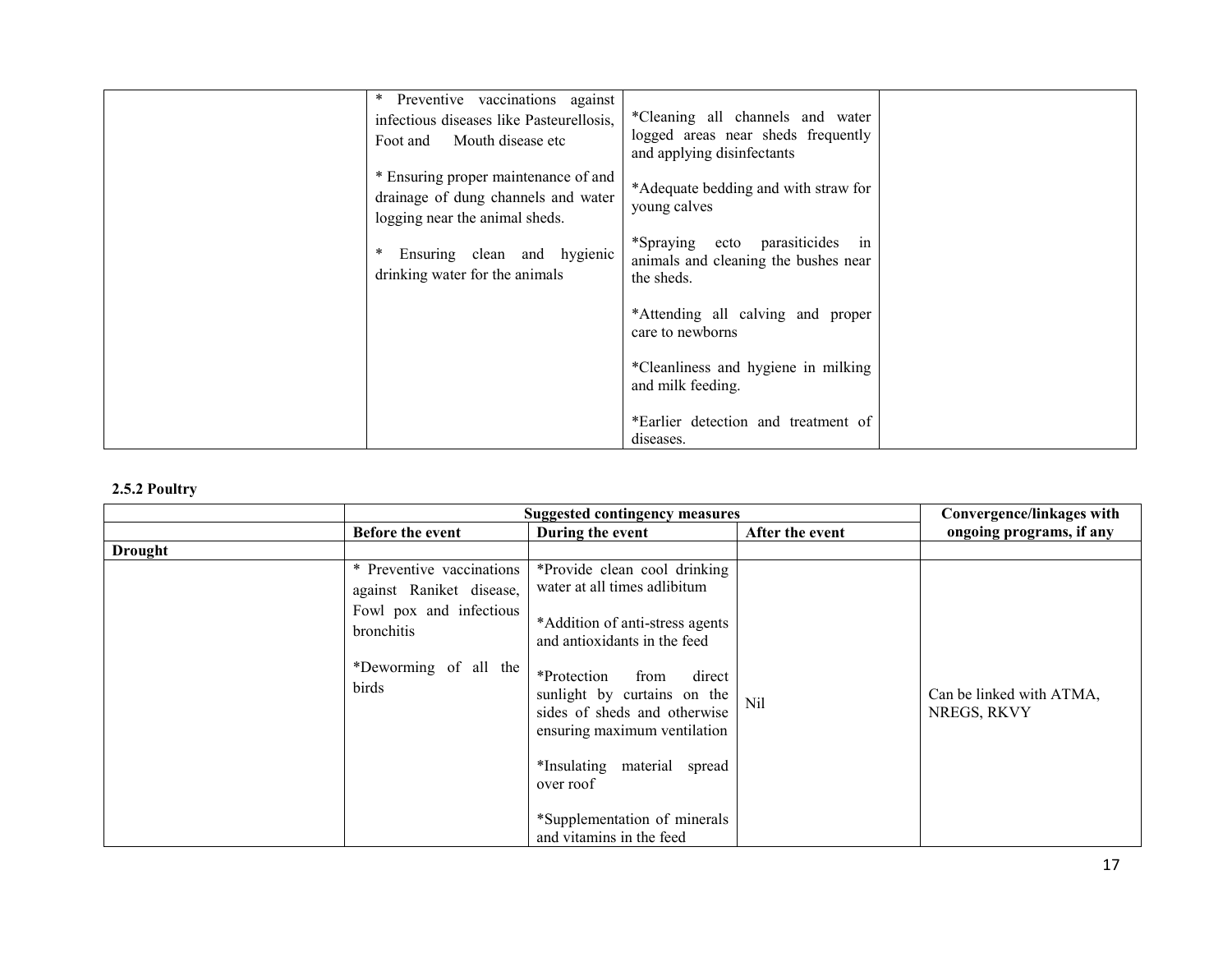| <b>Floods</b> |                                                                         |                                                                             |     |  |
|---------------|-------------------------------------------------------------------------|-----------------------------------------------------------------------------|-----|--|
|               | *Fumigation<br>and<br>disinfection of sheds and<br>spreading dry litter | avoid<br>*Side<br>curtains<br>to<br>splashing of rain into poultry<br>sheds |     |  |
|               | *Deworming of all birds                                                 | litter<br>*Changing<br>moist<br>occasionally with fresh dry<br>litter       | Nil |  |
|               |                                                                         | *Coccidiostats in the feed                                                  |     |  |
|               |                                                                         | *Provide<br>by<br>warmth<br>incandescent bulbs                              |     |  |
|               |                                                                         | Earlier<br>and<br>detection<br>treatment of diseases                        |     |  |

### 2.5.3 Fisheries

| Aquaculture    | <b>Suggested contingency measures</b>          | Convergence/linkages with ongoing             |                                      |                  |
|----------------|------------------------------------------------|-----------------------------------------------|--------------------------------------|------------------|
|                | Before the event                               | During the event                              | After the event                      | programs, if any |
| <b>Drought</b> |                                                |                                               |                                      |                  |
|                | *Deepening of tanks                            | $\overline{\text{P}}$ artial harvesting       | *Pond preparation for                |                  |
|                | *Strengthening of bunds                        | *Water quality Checking                       | the next crop                        |                  |
|                | *Low stocking density                          | of<br>from<br>*Release<br>water<br>reservoirs | *Shift to other crops if<br>possible |                  |
|                | *Strengthening of bunds                        | *Partial harvesting                           | *Drain off the water                 |                  |
| <b>Floods</b>  | *Construction of<br>pond<br>above ground level | *Bye pass the incoming water                  | *Prepare for the next<br>crop        |                  |

| <b>Capture Fisheries</b> | <b>Suggested contingency measures</b> | Convergence/linkages with                          |                        |                                |
|--------------------------|---------------------------------------|----------------------------------------------------|------------------------|--------------------------------|
|                          | <b>Before the event</b>               | During the event                                   | After the event        | ongoing programs, if any       |
| <b>Drought</b>           | *Deepening of tanks                   | *Harvest fishes                                    | *Loss or damage may be | Can be linked with ADAK, FFDA, |
|                          |                                       |                                                    | assessed and reported  | Matsya Keralam                 |
|                          |                                       | *Strengthen the check   *Release water from stored |                        |                                |
|                          | dam                                   | tanks                                              |                        |                                |
|                          |                                       |                                                    |                        |                                |
|                          | *Rainwater<br>harvesting              |                                                    |                        |                                |
|                          | system                                |                                                    |                        |                                |